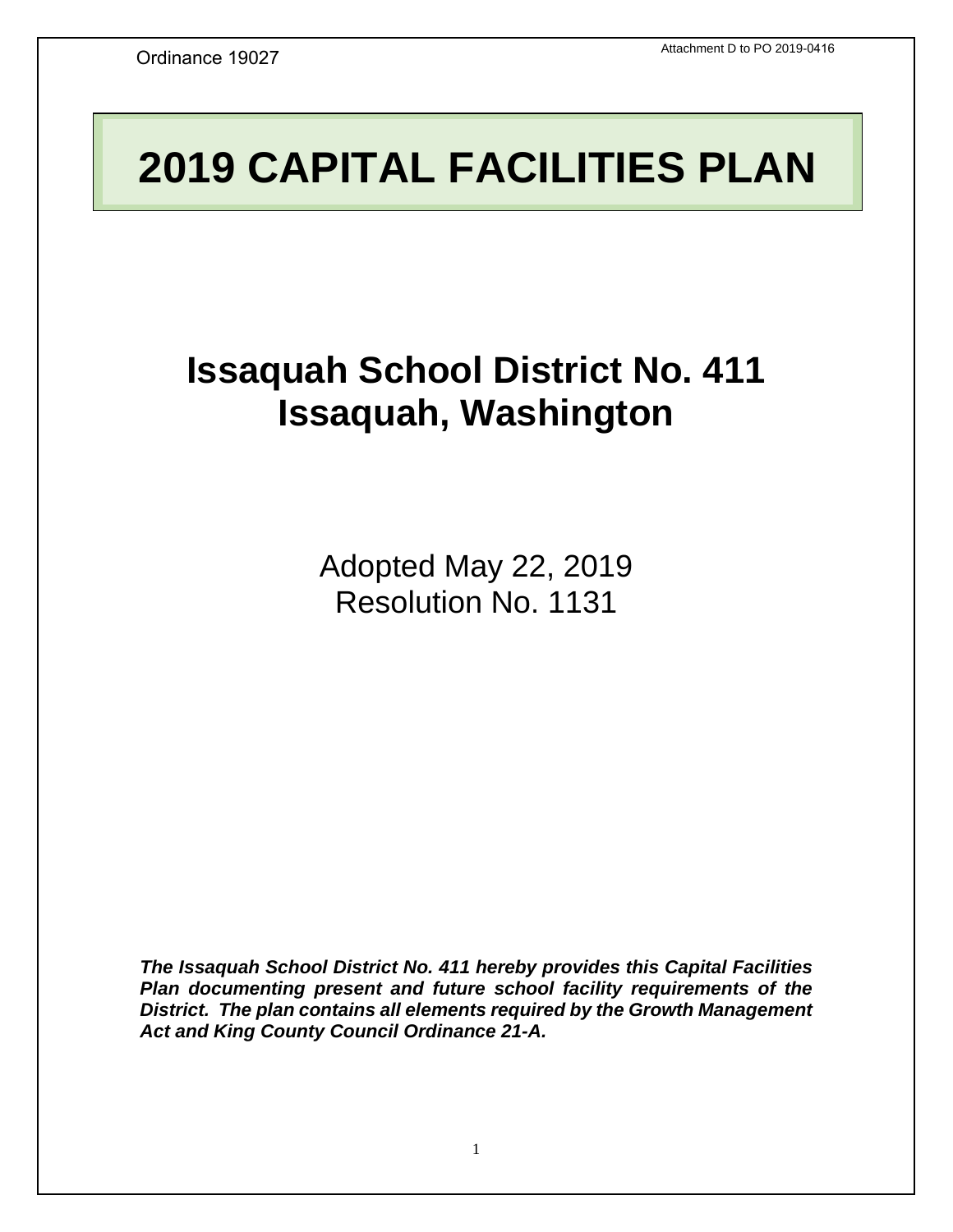## Table of Contents

| NEED FOR IMPACT FEES AND GROWTH-RELATED CAPACITY NEEDS 6 |  |
|----------------------------------------------------------|--|
|                                                          |  |
| <b>TABLE ONE:</b>                                        |  |
| ACTUAL STUDENT COUNTS 2010-11 through 2018-19            |  |
|                                                          |  |
| TABLE TWO: STUDENT FACTORS - SINGLE FAMILY 10            |  |
| TABLE THREE: STUDENT FACTORS - MULTI-FAMILY  11          |  |
| INVENTORY AND EVALUATION OF CURRENT FACILITIES  12       |  |
|                                                          |  |
|                                                          |  |
|                                                          |  |
| TABLE FOUR: PROJECTED CAPACITY TO HOUSE STUDENTS  15     |  |
|                                                          |  |
| BASIS FOR DATA USED IN SCHOOL IMPACT FEE CALCULATIONS 17 |  |
| APPENDIX A: 2018-19 ELEMENTARY SCHOOL CAPACITIES  18     |  |
| APPENDIX B: 2018-19 MIDDLE SCHOOL CAPACITIES  19         |  |
| APPENDIX C: 2018-19 HIGH SCHOOL CAPACITIES 20            |  |
| APPENDIX D: 2018-19 DISTRICT TOTAL CAPACITIES  21        |  |
|                                                          |  |
|                                                          |  |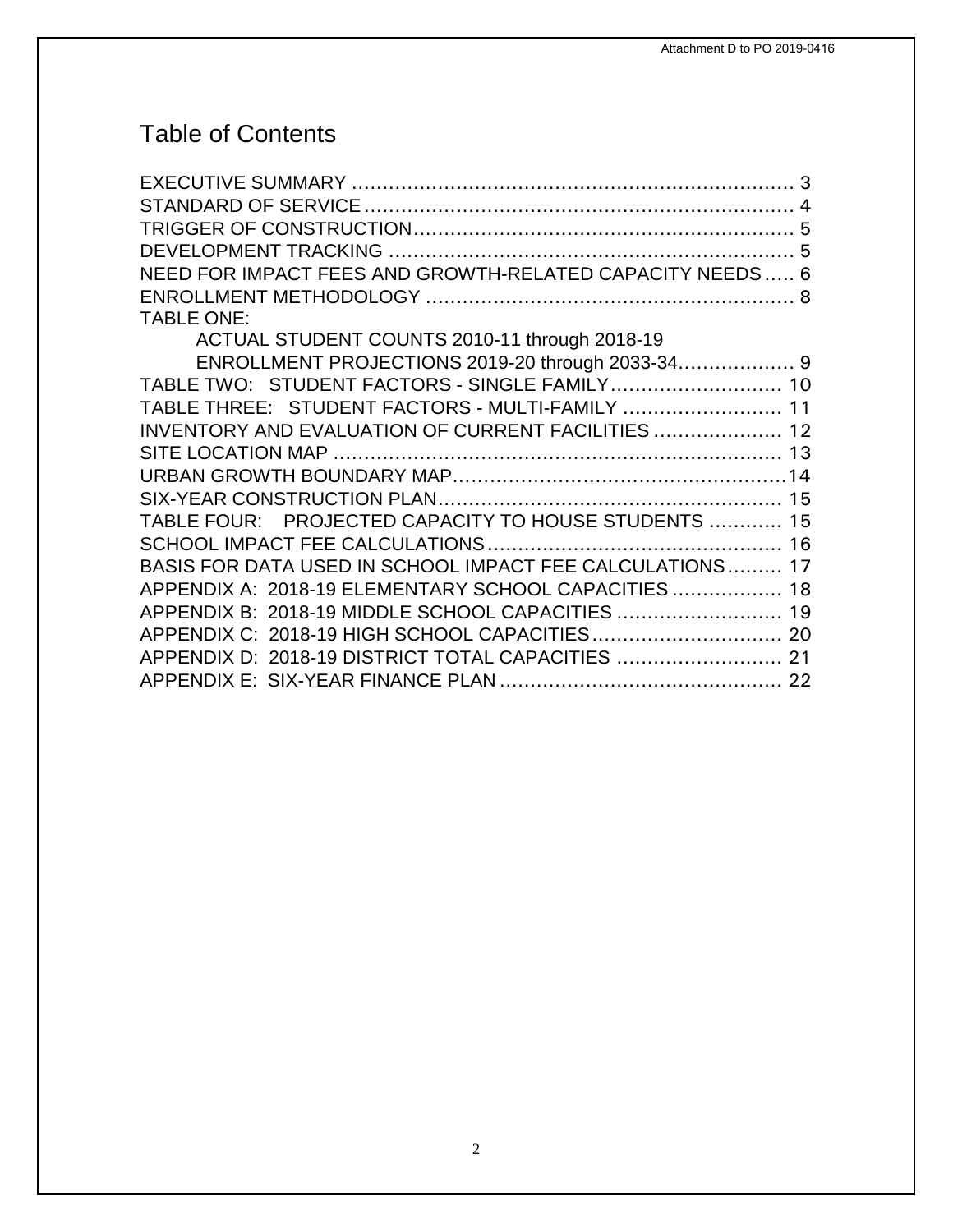## EXECUTIVE SUMMARY

<span id="page-2-0"></span>This Six-Year Capital Facilities Plan (the "Plan") has been prepared by the Issaquah School District (the "District") as the District's primary facility planning document, in compliance with the requirements of Washington's Growth Management Act and King County Council Code Title 21A. This Plan was prepared using data available in April 2019.

This Plan is an update of prior long-term Capital Facilities Plans adopted by the Issaquah School District. However, this Plan is not intended to be the sole Plan for all of the District's needs. The District may prepare interim and periodic Long Range Capital Facilities Plans consistent with board policies, taking into account a longer or a shorter time period, other factors and trends in the use of facilities, and other needs of the District as may be required. Any such plan or plans will be consistent with this Six-Year Capital Facilities Plan.

In June 1992, the District first submitted a request to King County to impose and to collect school impact fees on new developments in unincorporated King County. On November 16, 1992, the King County Council first adopted the District's Plan and a fee implementing ordinance. This Plan is the annual update of the Six-Year Plan.

King County and the cities of Issaquah, Renton, Bellevue, Newcastle and Sammamish collect impact fees on behalf of the District. Most of these jurisdictions provide exemptions from impact fees for senior housing and certain low-income housing.

Pursuant to the requirements of the Growth Management Act, this Plan will be updated on an annual basis, and any charges in the fee schedule(s) adjusted accordingly.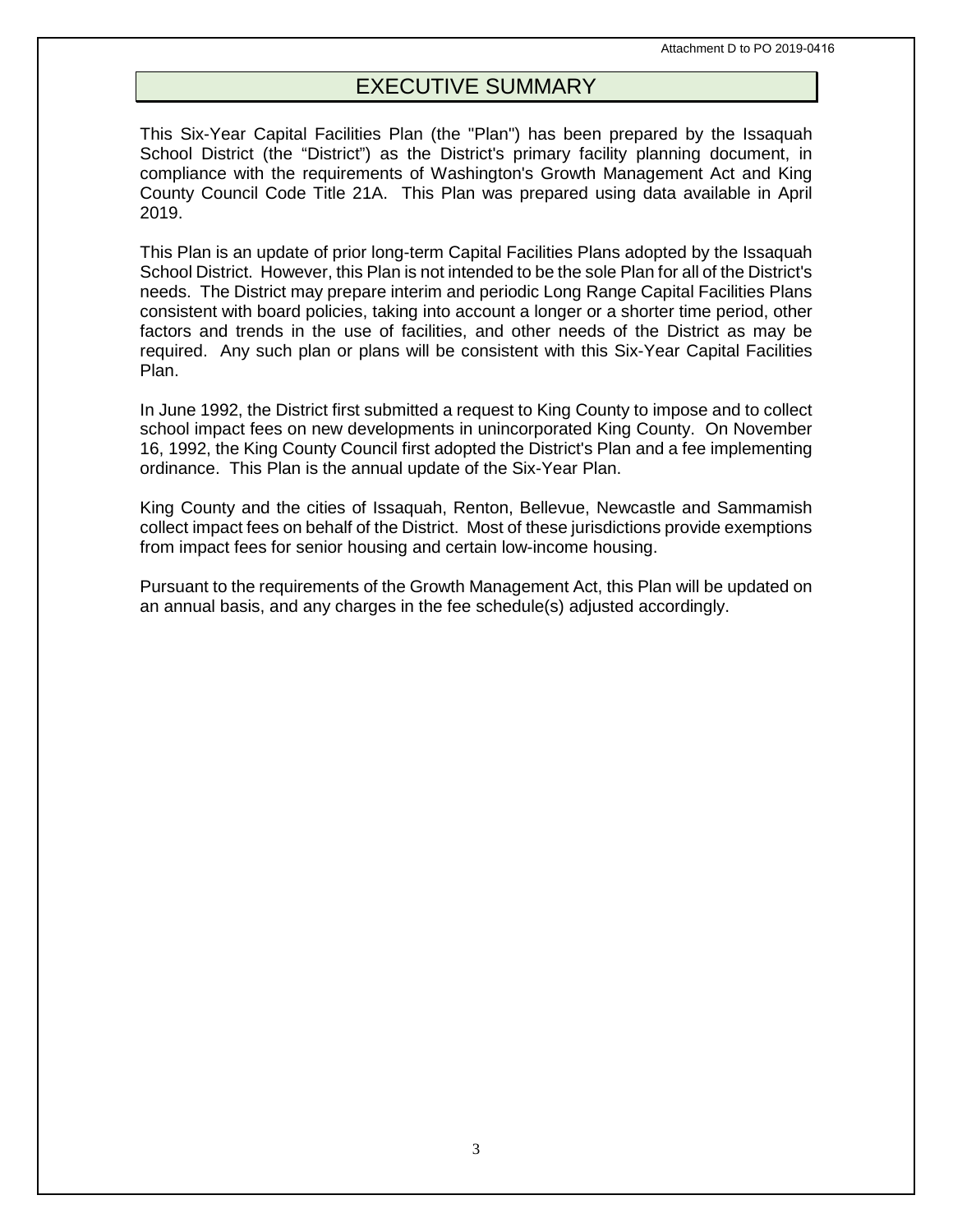## STANDARD OF SERVICE

<span id="page-3-0"></span>School facility and student capacity needs are dictated by the types and amounts of space required to accommodate the District's adopted educational program. The educational program standards which typically drive facility space needs include grade configuration, optimal facility size, class size, educational program offerings, as well as classroom utilization and scheduling requirements and use of re-locatable classroom facilities (portables).

Different class sizes are used depending on the grade level or programs offered such as special education or the gifted program. With the passage of Initiative 728 in November 2000, the Issaquah School Board established new class size standards for elementary grades K-5. The Board and District Administration will continue to keep class sizes near the levels provided by I-728; this will be done via local levy funds. There is also legislation that requires the State to fund Full-Day Kindergarten by 2018. The District provided Full-Day Kindergarten beginning in the 2016-2017 school year. A class size average of 20 for grades K-5 is now being used to calculate building capacities. A class size of 26 is used for grades 6-8 and 28 for grades 9-12. Special Education class size is based on 12 students per class. For the purpose of this analysis, rooms designated for special use, consistent with the provisions of King County Council Code Title 21A, are not considered classrooms.

Invariably, some classrooms will have student loads greater in number than this average level of service and some will be smaller. Program demands, state and federal requirements, collective bargaining agreements, and available funding may also affect this level of service in the years to come. Due to these variables, a utilization factor of 95% is used to adjust design capacities to what a building may actually accommodate.

Portables used as classrooms are used to accommodate enrollment increases for interim purposes until permanent classrooms are available. When permanent facilities become available, the portable(s) is either moved to another school as an interim classroom or removed.

The King County decision to no longer allow schools to be built outside the Urban Growth Boundary Line (UGBL) means District owned property planned for a new elementary school and middle school cannot be used. The District recently sold this planned site to a third party. The District has acquired one elementary school site and one middle school site inside the UGBL. A high school site and another elementary school site are still needed. The State does not provide funding for property purchases.

Approved Bond funding provides for a new high school, new middle school, two new elementary schools, a rebuild/expansion of an existing middle school and additions to six existing elementary schools.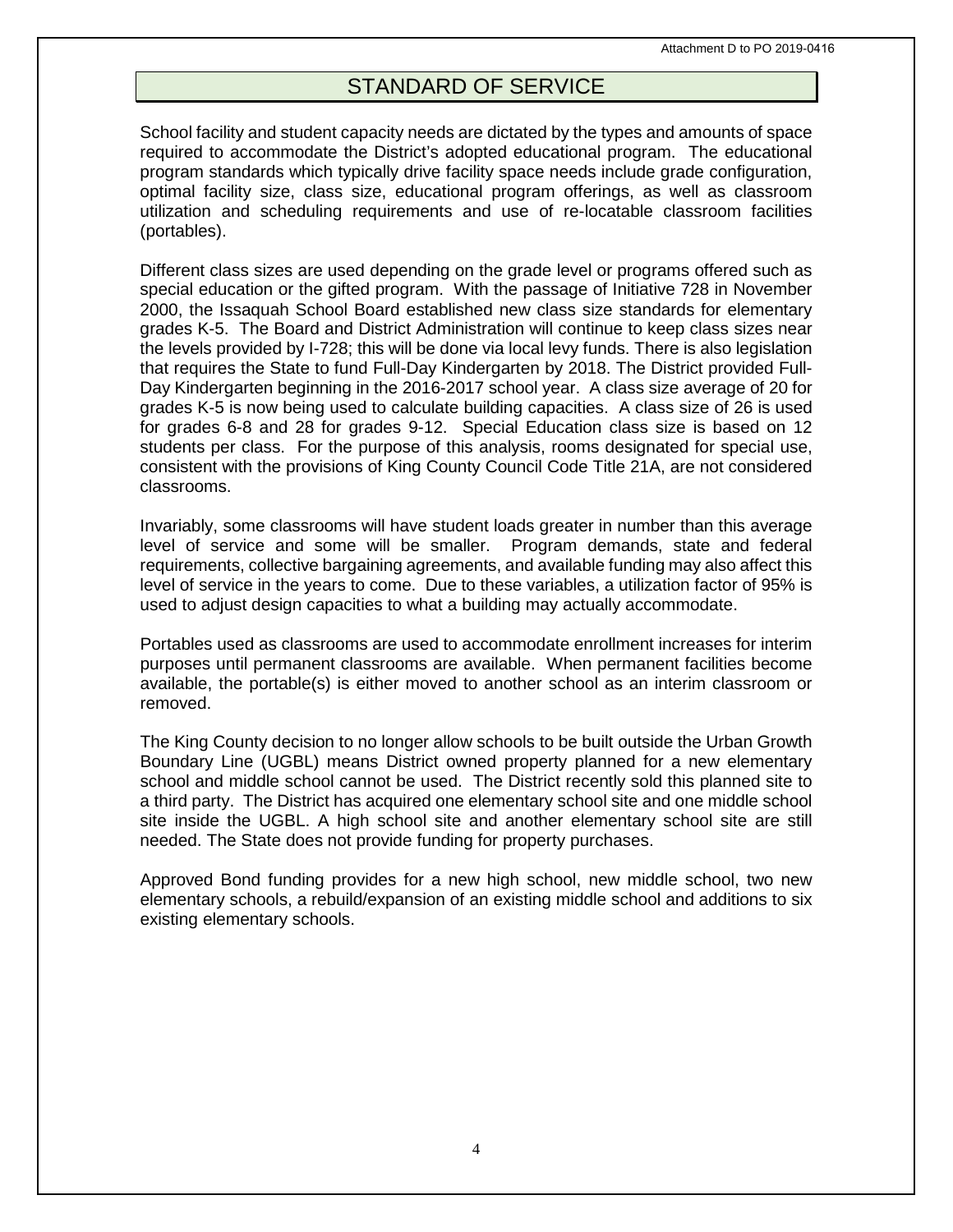## TRIGGER OF CONSTRUCTION

<span id="page-4-0"></span>The Issaquah School District Capital Facilities Plan proposes construction of a new high school, a new middle school, two new elementary schools, the re-build/expansion of an existing middle school and additions to five existing elementary schools to meet the needs of elementary, middle school and high school capacity needs. The need for new schools and school additions is triggered by comparing our enrollment forecasts with our permanent capacity figures. These forecasts are by grade level and, to the extent possible, by geography. The analysis provides a list of new construction needed by school year.

The decision on when to construct a new facility involves factors other than verified need. Funding is the most serious consideration. Factors including the potential tax rate for our citizens, the availability of state funds and impact fees, the ability to acquire land, and the ability to pass bond issues determine when any new facility can be constructed. The planned facilities will be funded by a bond passed on April 26, 2016, school impact fees and reserve funds held by the District. New school facilities are a response to new housing which the county or cities have approved for construction.

The District's Six-Year Finance Plan is shown in Appendix E.

## DEVELOPMENT TRACKING

<span id="page-4-1"></span>In order to increase the accuracy and validity of enrollment projections, a major emphasis has been placed on the collection and tracking data of known new housing developments. This data provides two useful pieces of planning information. First, it is used to determine the actual number of students that are generated from a single family or multi-family residence. It also provides important information on the impact new housing developments will have on existing facilities and/or the need for additional facilities.

Developments that have been completed or are still selling houses are used to forecast the number of students who will attend our schools from future developments. Generation rates for elementary school, middle school and high school student per new single-family residence and new multi-family housing is shown on page 10 and page 11.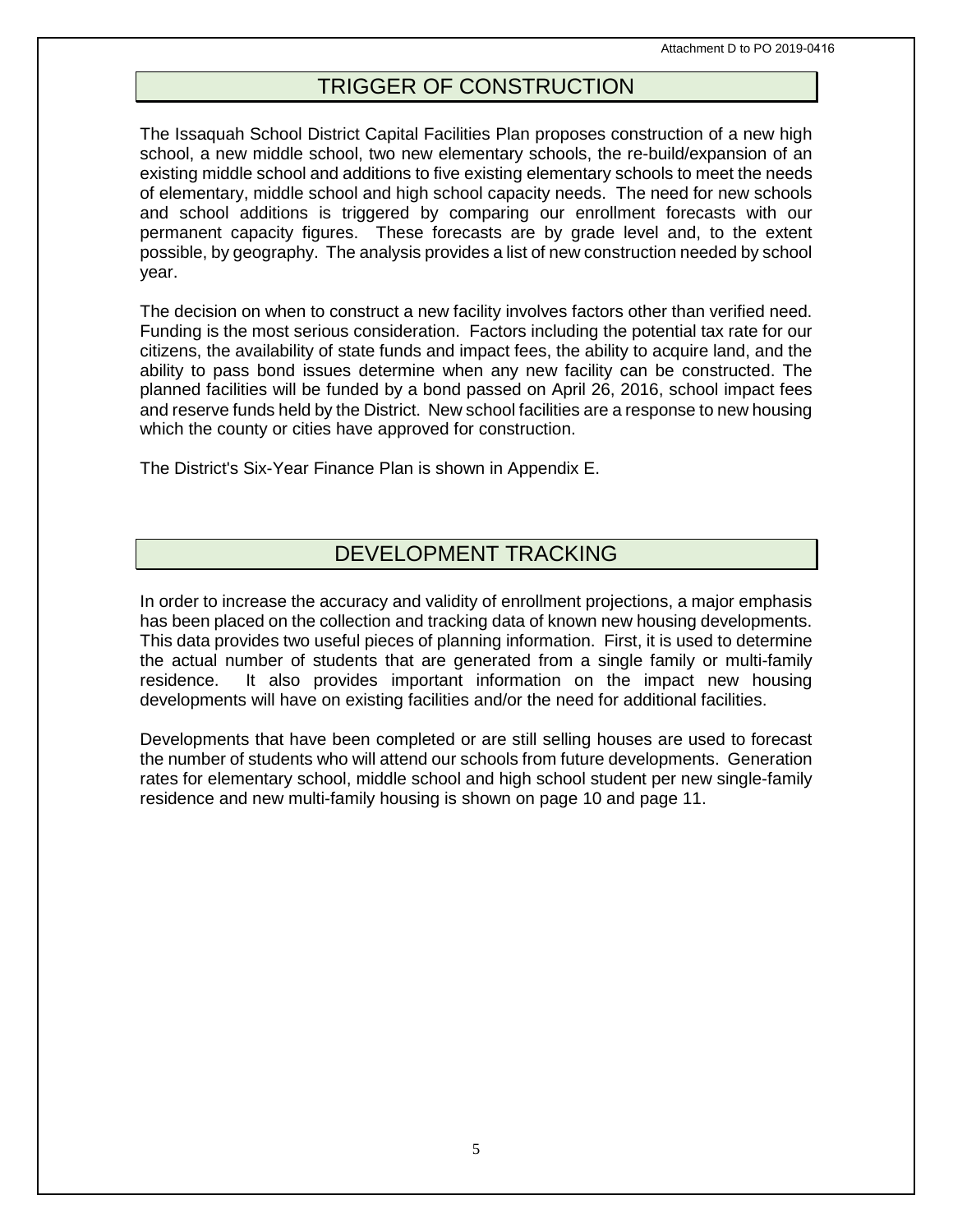## <span id="page-5-0"></span>NEED FOR IMPACT FEES AND GROWTH-RELATED CAPACITY NEEDS

The District relies on school impact fee revenue to help fund growth-related capacity needs. However, by law, impact fees can only be used to fund a portion of a capacity project. State funding and impact fees are also not reliable sources of revenue. As a result, the District must also rely on local funding to fund school construction. On April 26, 2016 voters approved bond funding for the construction of a new high school, a new middle school and two new elementary schools, the rebuild/expansion of an existing middle school and additions to six existing elementary schools.

As demonstrated in Appendix A, (page 18) the District currently has a permanent capacity (at 100%) to serve 8488 students at the elementary level. Appendix B, (page 19) shows a permanent capacity (at 100%) for 4714 students at the middle school level Appendix C (page 20) shows a permanent capacity (at 100%) of 5580 students at the high school level. Current enrollment is identified on page 9. The District elementary projected Oct 2019 FTE is 9251. Adjusting permanent capacity by 95% leaves the District's elementary enrollment over permanent capacity at the elementary level by 1187 students (Appendix A). At the middle school level, the projected Oct 2019 headcount is 5035. This is 557 students over permanent capacity (Appendix B). At the high school level the district is over permanent capacity by 518 students (Appendix C).

Based on the District's student generation rates, the District expects that **0.638** students will be generated from each new single family home and **0.38** students will be generated from each new multi-family dwelling unit.

Applying the enrollment projections contained on page 9 to the District's existing permanent capacity (Appendices A, B, and C) and if no capacity improvements are made by the year 2024-25, and permanent capacity is adjusted to 95%, the District elementary population will be over its permanent capacity by 1311 students, at the middle school level by 538 students, and will be over its permanent capacity by 1047 at the high school level. The District's enrollment projections are developed using two methods: first, the cohort survival – historical enrollment method is used to forecast enrollment growth based upon the progression of existing students in the District; then, the enrollment projections are modified to include students anticipated from new developments in the District.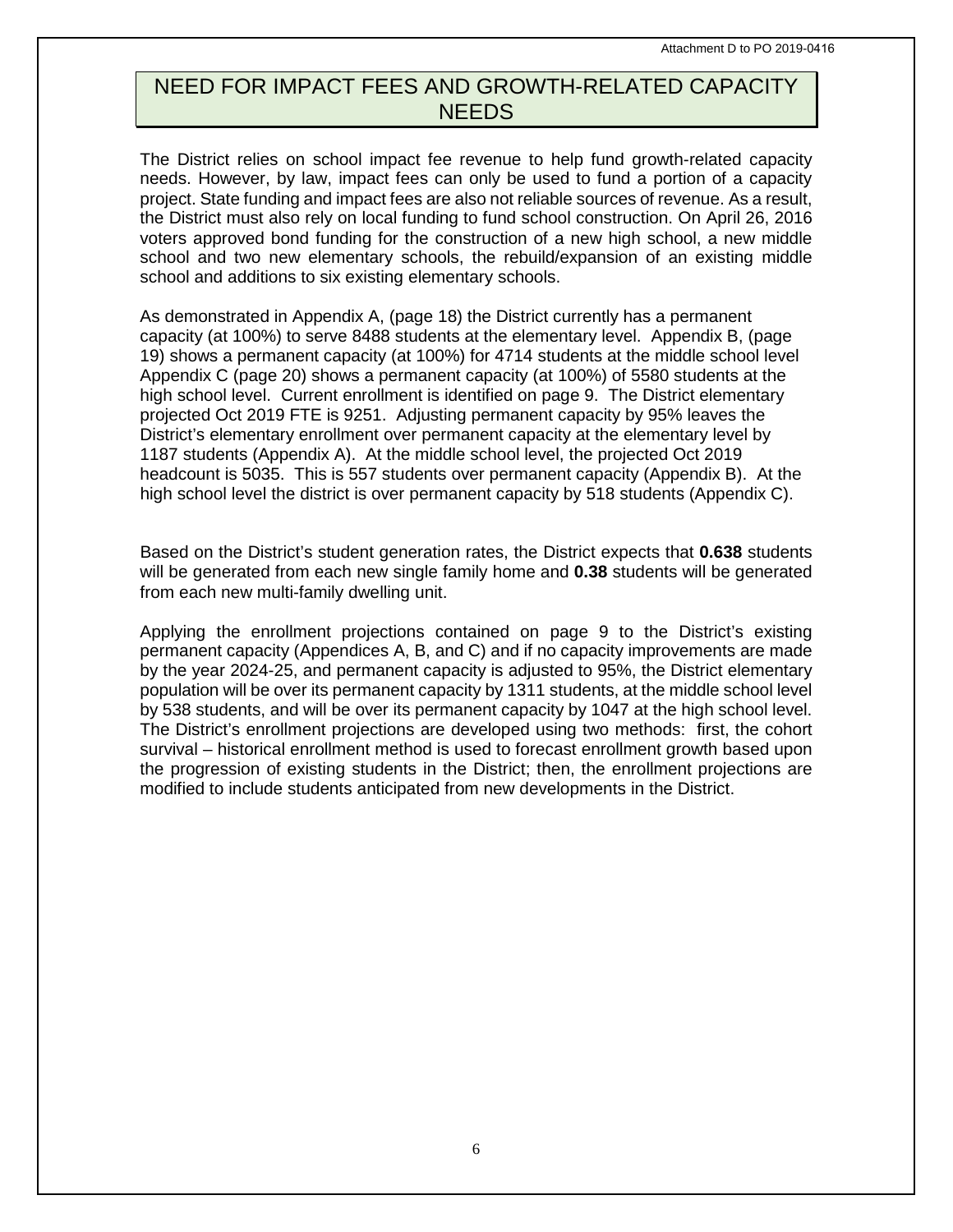To address existing and future capacity needs, the District's six-year construction plan includes the following capacity projects:

| Facility<br>Expansions                  | Projected / Final<br><b>Completion Date</b> | Location           | Additional<br>Capacity |
|-----------------------------------------|---------------------------------------------|--------------------|------------------------|
| New High School                         | 2022                                        | Issaquah           | 1600                   |
| New Elementary #17                      | 2022                                        | Issaquah           | 680                    |
| New Middle School                       | 2021                                        | Issaquah           | 850                    |
| <b>Expand Maple Hills Elementary</b>    | 2021                                        | <b>King County</b> | 120                    |
| New Elementary #16                      | 2020                                        | Sammamish          | 680                    |
| <b>Expand Discovery Elementary</b>      | 2019                                        | Sammamish          | 120                    |
| <b>Expand Endeavour Elementary</b>      | 2019                                        | <b>King County</b> | 120                    |
| Rebuild/Expand Pine Lake Middle         | 2018                                        | Sammamish          | 242                    |
| <b>Expand Cougar Ridge Elementary</b>   | 2018                                        | <b>Bellevue</b>    | 120                    |
| <b>Expand Sunset Elementary</b>         | 2018                                        | <b>Bellevue</b>    | 120                    |
| <b>Creekside Elementary Portable</b>    | 2018                                        | Sammamish          | 40                     |
| <b>Maple Hills Elementary Portable</b>  | 2018                                        | <b>King County</b> | 40                     |
| <b>Challenger Elementary Portable</b>   | 2018                                        | Sammamish          | 40                     |
| Pine Lake Middle School Portable        | 2018                                        | Sammamish          | 56                     |
| <b>Sunny Hills Elementary Portables</b> | 2018                                        | Sammamish          | 80                     |
| <b>Issaquah Middle School Portables</b> | 2018                                        | Issaquah           | 208                    |
| <b>Issaquah High School Portable</b>    | 2018                                        | Issaquah           | 56                     |
| Maywood Middle School Portable          | 2018                                        | <b>King County</b> | 56                     |

Based upon the District's capacity data and enrollment projections, as well as the student generation data, the District has determined that a majority of its capacity improvements are necessary to serve students generated by new development.

The school impact fee formula ensures that new development only pays for the cost of the facilities necessitated by new development. The fee calculations examine the costs of housing the students generated by each new single family dwelling unit or each new multi-family dwelling unit and then reduces that amount by the anticipated state match and future tax payments. The resulting impact fee is then discounted further. Thus, by applying the student generation factor to the school project costs, the fee formula only calculates the costs of providing capacity to serve each new dwelling unit. The formula does not require new development to contribute the costs of providing capacity to address existing needs.

The King County Council and the City Councils of the Cities of Bellevue, Issaquah, Newcastle, Renton and Sammamish have created a framework for collecting school impact fees and the District can demonstrate that new developments will have an impact on the District. The impact fees will be used in a manner consistent with RCW 82.02.050 - .110 and the adopted local ordinances. Engrossed Senate Bill 5923, enacted in the 2015 Legislative Session, requires that developers be provided an option to defer payment of impact fees to final inspection, certificate of occupancy, or closing, with no fees deferred longer than 18 months from building permit issuance. The District adopts the positions that: (1) no school impact fee should be collected later than the earlier of final inspection or 18 months from the time of building permit issuance; and (2) no developer applicant should be permitted to defer payment of school impact fees for more than 20 dwelling units in a single year. The District's recent and ongoing student growth, coupled with the need for the timely funding and construction of new facilities to serve this growth, requires strict adherence to this position.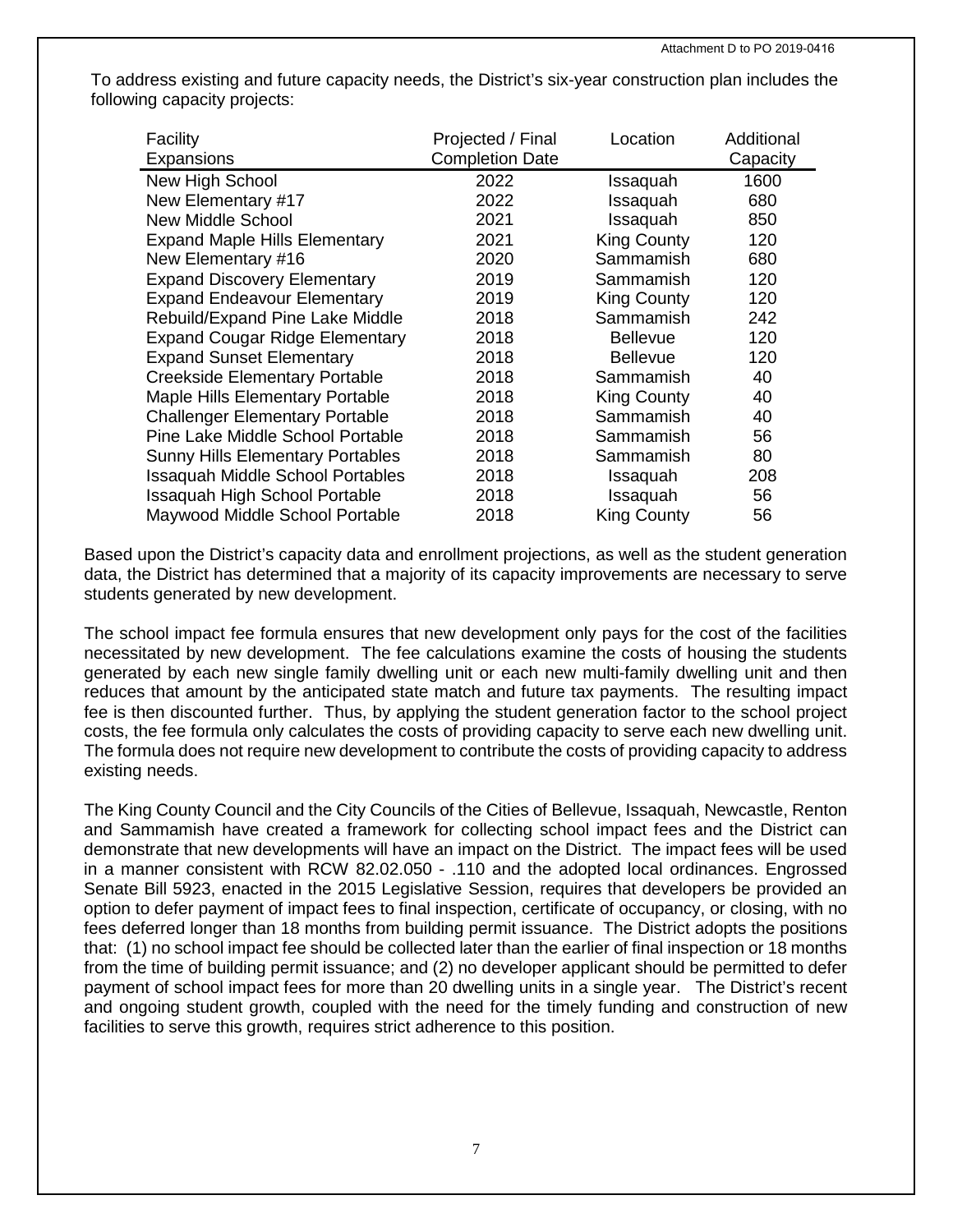## ENROLLMENT METHODOLOGY

<span id="page-7-0"></span>Two basic techniques are used, with the results compared, to establish the most likely range of anticipated student enrollment:

- 1. The student 3-2-1 cohort survival method. Examine Issaquah School District enrollments for the last 5 years and determine the average cohort survival for the consecutive five-year period. Because cohort survival does not consider students generated from new development it is a conservative projection of actual enrollment. For the same reason, these projections are also slow to react to actual growth.
- 2. Based on information from King County, realtors, developers, etc., seek to establish the number of new dwelling units that will be sold each year. The new dwelling units are converted to new students based on the following:
	- a) The number of actual new students as a percentage of actual new dwellings for the past several years.
	- b) Determine the actual distribution of new students by grade level for the past several years, i.e., 5% to kindergarten, 10% to first grade, 2% to 11th grade, etc.
	- c) Based on an examination of the history shown by (a) and (b) above, establish the most likely factor to apply to the projected new dwellings.

After determining the expected new students, the current actual student enrollments are moved forward from year to year with the arrived at additions.

One of the challenges associated with all projection techniques is that they tend to always show growth because the number of houses and the general population always increases. Enrollments, however, can and do decrease even as the population increases. The reason is as the population matures, the number of kindergartners will go down as the number of 10th graders is still increasing. To adjust for this factor, the number of school age children per dwelling is examined. When this number exceeds expectations, it is probably because the District is still assuming kindergarten growth, while the main growth is actually moving into middle school. When this happens, a reduction factor is added to kindergarten to force it to decrease even though the general population continues to grow. A precise statistical formula has not been developed to make this adjustment.

After all of the projections have been made and examined, the most likely range is selected. An examination of past projections compared with actual enrollment indicates the cohorts tend to be more accurate over a ten-year time span while dwelling units tend to be more accurate over a shorter period. The probable reason is that over a ten-year period, the projections tend to average out even though there are major shifts both up and down within the period.

Enrollment projections for the years 2019-2020 through 2033-2034 are shown in Table One. Student generation factors are shown in Table Two and Table Three.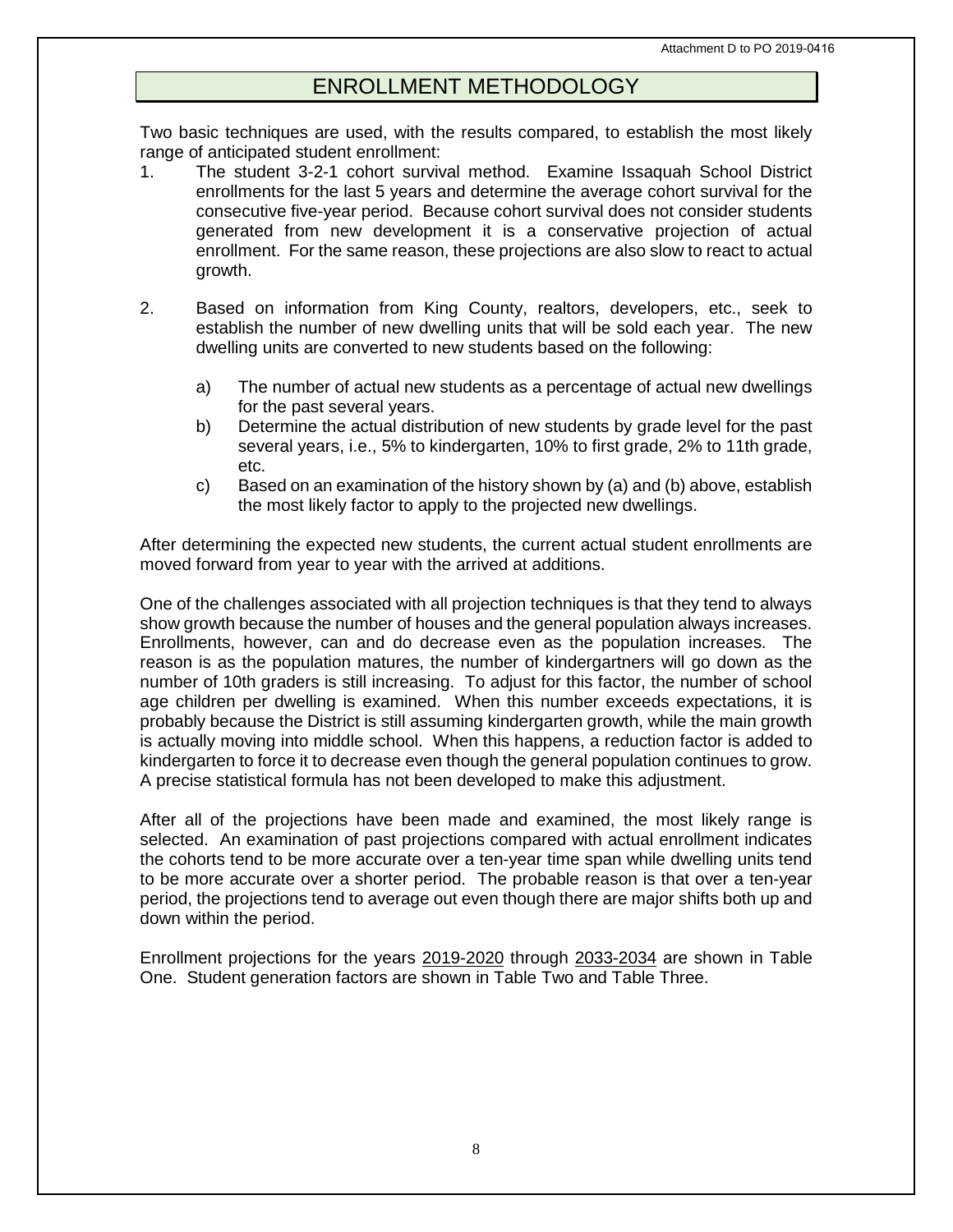Attachment D to PO 2019-0416

## <span id="page-8-0"></span>TABLE ONE: ACTUAL STUDENT COUNTS 2010-11 through 2018-19 ENROLLMENT PROJECTIONS 2019-20 through 2033-34

|              |              |              |              |              |              |              |              |              | <b>FTE Enrollment</b> |              |              |              |              |              |                |              |              |              |
|--------------|--------------|--------------|--------------|--------------|--------------|--------------|--------------|--------------|-----------------------|--------------|--------------|--------------|--------------|--------------|----------------|--------------|--------------|--------------|
| Year         | ĸ            | 1ST          | 2ND          | 3RD          | 4TH          | 5TH          | 6TH          | 7TH          | 8TH                   | 9TH          | 10TH         | 11TH         | 12TH         | <b>Total</b> | K-5            | $6 - 8$      | $9 - 12$     | <b>Total</b> |
| П<br>2010-11 | 613          | 1390         | 1355         | 1385         | 1319         | 1400         | 1268         | 1326         | 1298                  | 1326         | 1333         | 1110         | 1015         | 16,138       | 7462           | 3892         | 4784         | 16,138       |
| 2011-12      | 609          | 1396         | 1423         | 1374         | 1417         | 1346         | 1407         | 1311         | 1346                  | 1361         | 1319         | 1233         | 1021         | 16.563       | 7565           | 4064         | 4934         | 16.563       |
|              |              |              |              |              |              |              |              |              |                       |              |              |              |              |              |                |              |              |              |
| 2012-13      | 651          | 1361         | 1467         | 1496         | 1440         | 1448         | 1362         | 1447         | 1339                  | 1412         | 1353         | 1225         | 1146         | 17,147       | 7863           | 4148         | 5136         | 17,147       |
| 2013-14      | 654          | 1489         | 1414         | 1526         | 1498         | 1477         | 1462         | 1391         | 1463                  | 1344         | 1404         | 1233         | 1110         | 17,465       | 8058           | 4316         | 5091         | 17,465       |
| 2014-15      | 694          | 1494         | 1552         | 1478         | 1545         | 1555         | 1512         | 1491         | 1432                  | 1495         | 1352         | 1292         | 1115         | 18,006       | 8317           | 4435         | 5254         | 18,006       |
| 2015-16      | 661          | 1547         | 1558         | 1615         | 1548         | 1582         | 1600         | 1552         | 1520                  | 1472         | 1489         | 1167         | 1136         | 18,445       | 8511           | 4671         | 5264         | 18,445       |
| $2016 - 17*$ | 1408         | 1483         | 1623         | 1609         | 1650         | 1604         | 1626         | 1626         | 1585                  | 1565         | 1475         | 1290         | 1063         | 19,606       | 9376           | 4837         | 5393         | 19,606       |
| 2017-18      | 1447         | 1561         | 1535         | 1691         | 1641         | 1680         | 1627         | 1655         | 1651                  | 1629         | 1546         | 1243         | 1165         | 20.072       | 9556           | 4933         | 5584         | 20,072       |
| 2018-19      | 1337         | 1519         | 1591         | 1555         | 1720         | 1645         | 1723         | 1631         | 1638                  | 1677         | 1565         | 1308         | 1061         | 19.971       | 9367           | 4992         | 5612         | 19.971       |
| 2019-20      | 1326         | 1420         | 1561         | 1628         | 1576         | 1740         | 1667         | 1731         | 1637                  | 1659         | 1645         | 1357         | 1158         | 20,105       | 9251           | 5035         | 5819         | 20,105       |
| 2020-21      | 1328         | 1449         | 1470         | 1606         | 1662         | 1603         | 1771         | 1685         | 1743                  | 1669         | 1632         | 1429         | 1211         | 20,259       | 9118           | 5199         | 5941         | 20,259       |
| 2021-22      | 1444         | 1445         | 1498         | 1513         | 1635         | 1688         | 1634         | 1787         | 1695                  | 1775         | 1640         | 1412         | 1287         | 20,450       | 9222           | 5115         | 6113         | 20,450       |
| 2022-23      | 1389         | 1552         | 1488         | 1539         | 1540         | 1654         | 1716         | 1647         | 1792                  | 1724         | 1739         | 1415         | 1261         | 20,457       | 9162           | 5155         | 6140         | 20,457       |
| 2023-24      | 1377         | 1488         | 1593         | 1524         | 1566         | 1558         | 1683         | 1727         | 1648                  | 1819         | 1685         | 1516         | 1259         | 20,443       | 9106           | 5058         | 6279         | 20,443       |
| 2024-25      | 1582         | 1484         | 1533         | 1634         | 1551         | 1587         | 1586         | 1697         | 1733                  | 1677         | 1786         | 1466         | 1367         | 20,684       | 9372           | 5016         | 6296         | 20,684       |
| 2025-26      | 1584         | 1693         | 1529         | 1574         | 1662         | 1574         | 1617         | 1600         | 1703                  | 1763         | 1644         | 1565         | 1318         | 20.827       | 9617           | 4921         | 6290         | 20,827       |
| 2026-27      | 1600         | 1692         | 1738         | 1569         | 1602         | 1684         | 1603         | 1630         | 1606                  | 1733         | 1729         | 1423         | 1416         | 21,026       | 9886           | 4839         | 6300         | 21,026       |
| 2027-28      | 1594         | 1707         | 1736         | 1778         | 1597         | 1622         | 1713         | 1616         | 1635                  | 1635         | 1698         | 1508         | 1272         | 21,111       | 10035          | 4964         | 6112         | 21,111       |
| 2028-29      | 1599         | 1701         | 1751         | 1775         | 1805         | 1618         | 1652         | 1726         | 1621                  | 1664         | 1600         | 1477         | 1357         | 21.346       | 10250          | 4998         | 6098         | 21.346       |
| 2029-30      | 1608         | 1707         | 1745         | 1791         | 1803         | 1827         | 1647         | 1665         | 1731                  | 1650         | 1630         | 1380         | 1327         | 21.512       | 10482          | 5043         | 5987         | 21.512       |
| 2030-31      | 1613         | 1716         | 1752         | 1785         | 1819         | 1825         | 1856         | 1660         | 1671                  | 1761         | 1616         | 1409         | 1230         | 21,712       | 10510          | 5187         | 6015         | 21,712       |
| 2031-32      | 1619         | 1721         | 1760         | 1791         | 1813         | 1840         | 1854         | 1869         | 1666                  | 1700         | 1726         | 1395         | 1259         | 22,013       | 10545          | 5388         | 6080         | 22,013       |
| 2032-33      | 1623<br>1629 | 1726<br>1730 | 1765<br>1771 | 1800<br>1805 | 1819<br>1828 | 1834<br>1840 | 1869<br>1863 | 1867<br>1882 | 1874<br>1872          | 1695<br>1903 | 1665<br>1660 | 1505<br>1444 | 1244<br>1355 | 22,288       | 10568<br>10603 | 5611<br>5618 | 6110<br>6363 | 22,288       |
| 2033-34      |              |              |              |              |              |              |              |              |                       |              |              |              |              | 22,584       |                |              |              | 22,584       |

**\* 2016-17 Enrollment reflects the addition of State Funded Full Day Kindergarten**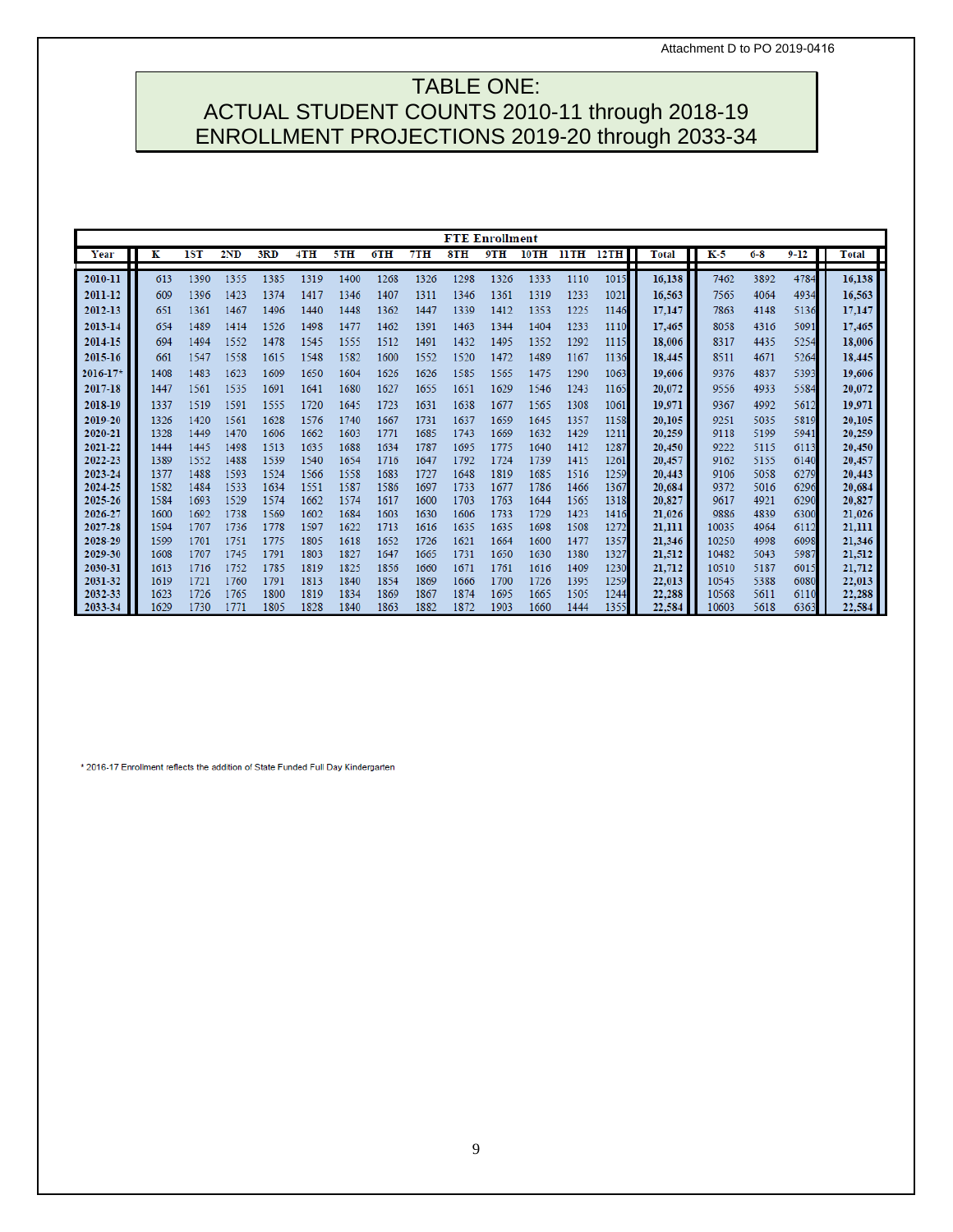## <span id="page-9-0"></span>TABLE TWO: STUDENT FACTORS - SINGLE FAMILY

## 2018-19 **Single Family STUDENTS AVERAGE PER UNIT**

| <b>Single Family Development</b>        | # Planned | # Sold K-5 6-8 9-12 Total |     |     |     |     | K-5   | 6-8                     |       | 9-12 Total |
|-----------------------------------------|-----------|---------------------------|-----|-----|-----|-----|-------|-------------------------|-------|------------|
| <b>Belvedere</b>                        | 94        | 92                        | 42  | 20  | 17  | 79  | 0.457 | 0.217 0.185             |       | 0.859      |
| Cavalia                                 | 49        | 49                        | 18  | 13  | 8   | 39  | 0.367 | 0.265 0.163             |       | 0.796      |
| Cedarcroft                              | 27        | 12                        | 1   | 0   | 1   | 2   | 0.083 | 0.000 0.083             |       | 0.167      |
| <b>Chestnut Estates</b>                 | 38        | 35                        | 18  | 5   | 9   | 32  | 0.514 | 0.143 0.257             |       | 0.914      |
| Claremont @ Renton                      | 91        | 91                        | 18  | 4   | 4   | 26  | 0.198 | 0.044 0.044             |       | 0.286      |
| <b>Dalton Park</b>                      | 39        | 12                        | 1   | 1   | 0   | 2   | 0.083 | 0.083                   | 0.000 | 0.167      |
| <b>Forest Heights</b>                   | 24        | 6                         | 0   | 0   | 2   | 2   | 0.000 | $0.000$ $0.333$         |       | 0.333      |
| Glencoe, Preswick & Kinlock @ Trossachs | 211       | 204                       | 83  | 57  | 56  | 196 | 0.407 | 0.279                   | 0.275 | 0.961      |
| <b>Heritage Estates</b>                 | 86        | 86                        | 42  | 22  | 21  | 85  | 0.488 | 0.256 0.244             |       | 0.988      |
| Highcroft @ Sammamish                   | 121       | 121                       | 63  | 30  | 19  | 112 | 0.521 | 0.248 0.157             |       | 0.926      |
| <b>Issaquah Highlands</b>               | 311       | 294                       | 47  | 17  | 44  | 108 | 0.160 | 0.058 0.150             |       | 0.367      |
| Issaquah Highlands - Ichijo Sun Ridge   | 35        | 35                        | 8   | 3   | 6   | 17  | 0.229 | 0.086 0.171             |       | 0.486      |
| Issaquah Highlands - Westridge South    | 72        | 50                        | 3   | 2   | 5   | 10  | 0.060 | $0.040$ $0.100$         |       | 0.200      |
| <b>Lawson Park</b>                      | 31        | 31                        | 16  | 5   | 2   | 23  | 0.516 | 0.161 0.065             |       | 0.742      |
| <b>Liberty Gardens</b>                  | 36        | 36                        | 5   | 1   | 0   | 6   | 0.139 | 0.028                   | 0.000 | 0.167      |
| Meadowleaf                              | 115       | 20                        | 0   | 0   | 0   | 0   | 0.000 | 0.000                   | 0.000 | 0.000      |
| Overlook @ Brookshire                   | 38        | 36                        | 13  | 7   | 6   | 26  | 0.361 | 0.194 0.167             |       | 0.722      |
| Summit Pickering/Inneswood Estates      | 30        | 23                        | 7   | 6   | 10  | 23  | 0.304 | 0.261 0.435             |       | 1.000      |
| Rivenwood                               | 52        | 52                        | 16  | 7   | 9   | 32  | 0.308 | 0.135 0.173             |       | 0.615      |
| <b>Shorelane Vistas</b>                 | 38        | 38                        | 8   | 7   | 12  | 27  | 0.211 | 0.184 0.316             |       | 0.711      |
| <b>Symphony Ridge</b>                   | 57        | 52                        | 14  | 9   | 7   | 30  | 0.269 | 0.173 0.135             |       | 0.577      |
| <b>TOTALS</b>                           | 1595      | 1375                      | 423 | 216 | 238 | 877 |       | 0.308 0.157 0.173 0.638 |       |            |

### **SINGLE FAMILY**

|       | <b>Elementary School</b> | 0.308 |
|-------|--------------------------|-------|
|       | Middle School 6 - 8      | 0.157 |
|       | High School 9 - 12       | 0.173 |
| TOTAL |                          | 0.638 |

These developments are currently under construction or have been completed within the past five years.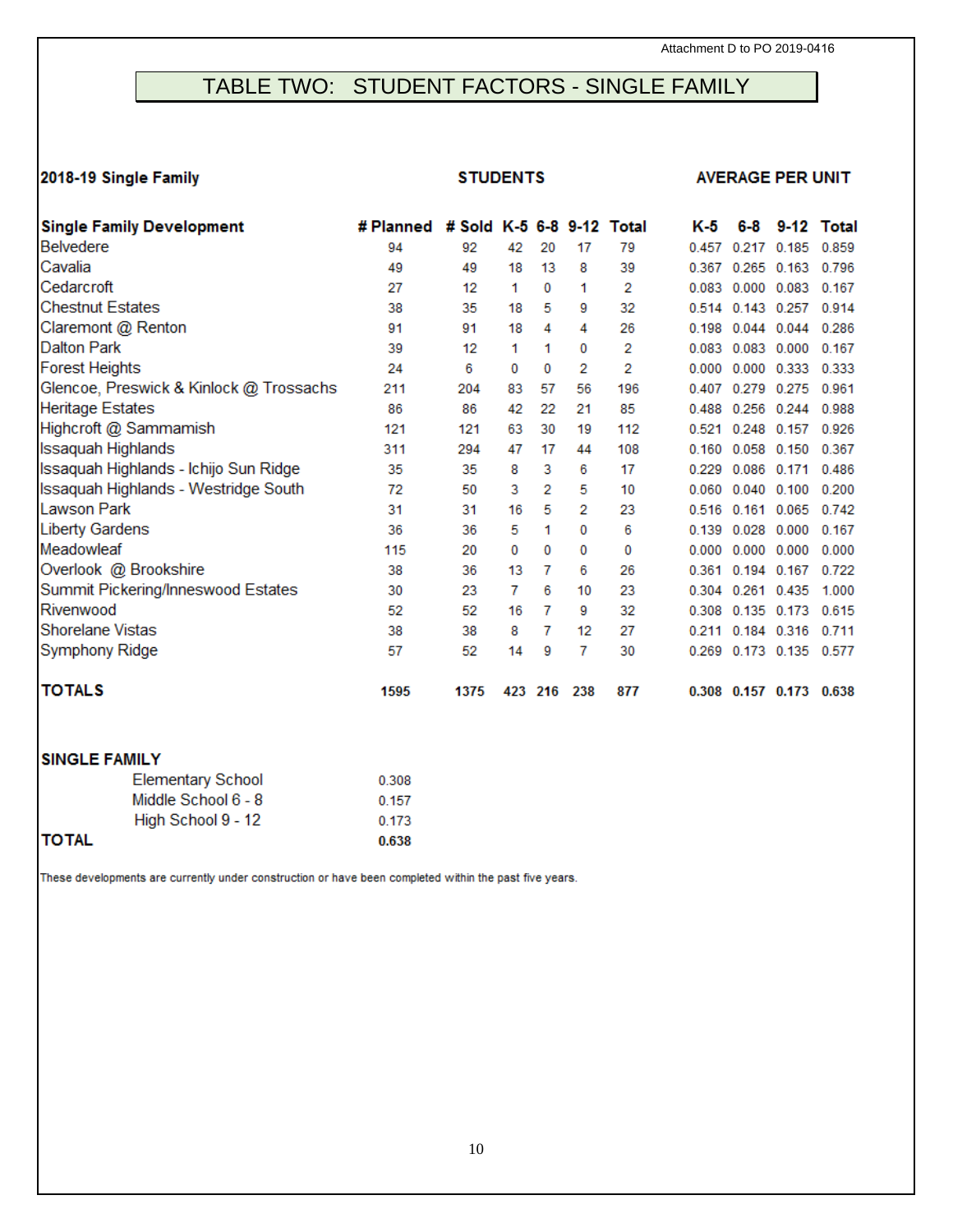## <span id="page-10-0"></span>TABLE THREE: STUDENT FACTORS - MULTI-FAMILY

#### **2018-19 Multi Family STUDENTS AVERAGE PER UNIT**

| <b>Multi Family Development</b>             | # Planned | # Sold K-5 |    | 6-8             | $9 - 12$ | Total | K-5   | 6-8   | $9-12$ | Total |
|---------------------------------------------|-----------|------------|----|-----------------|----------|-------|-------|-------|--------|-------|
| <b>Avalon Bay</b>                           | 875       | 100        | 40 | 14              | 10       | 64    | 0.400 | 0.140 | 0.100  | 0.640 |
| Aldea at Newcastle Commons                  | 25        | 11         | 0  | 0               | 0        | 0     | 0.000 | 0.000 | 0.000  | 0.000 |
| Issaquah Highlands - View Ridge             | 38        | 38         | 11 | 9               | 16       | 36    | 0.289 | 0.237 | 0.421  | 0.947 |
| <b>Issaquah Highlands - The Brownstones</b> | 176       | 176        | 23 | 12 <sup>°</sup> | 15       | 50    | 0.131 | 0.068 | 0.085  | 0.284 |
| <b>Lake Boren Townhomes</b>                 | 56        | 56         | 1. | 0               | 0        | 1     | 0.018 | 0.000 | 0.000  | 0.018 |
| Lakehouse                                   | 41        | 38         | 10 | 2               | 2        | 14    | 0.263 | 0.053 | 0.053  | 0.368 |
| Overlook @ Brookshire                       | 42        | 42         | 13 |                 | 6        | 26    | 0.310 | 0.167 | 0.143  | 0.619 |
| Towns at Westridge (New)                    | 112       | 22         | 1. | 0               | 0        |       | 0.045 | 0.000 | 0.000  | 0.045 |
| Talus: Spring Peak                          | 25        | 25         | 0  | 0               | 1        | 1     | 0.000 | 0.000 | 0.040  | 0.040 |
| <b>TOTALS</b>                               | 1390      | 508        | 99 | 44              | 50       | 193   | 0.195 | 0.087 | 0.098  | 0.380 |
| <b>MULTIFAMILY</b>                          |           |            |    |                 |          |       |       |       |        |       |

| <b>MULILFAMILI</b> |                     |       |
|--------------------|---------------------|-------|
|                    | Elementary School   | 0.195 |
|                    | Middle School 6 - 8 | 0.087 |
|                    | High School 9 - 12  | 0.098 |
| <b>TOTAL</b>       |                     | 0.380 |

These developments are currently under construction or have been completed within the past five years.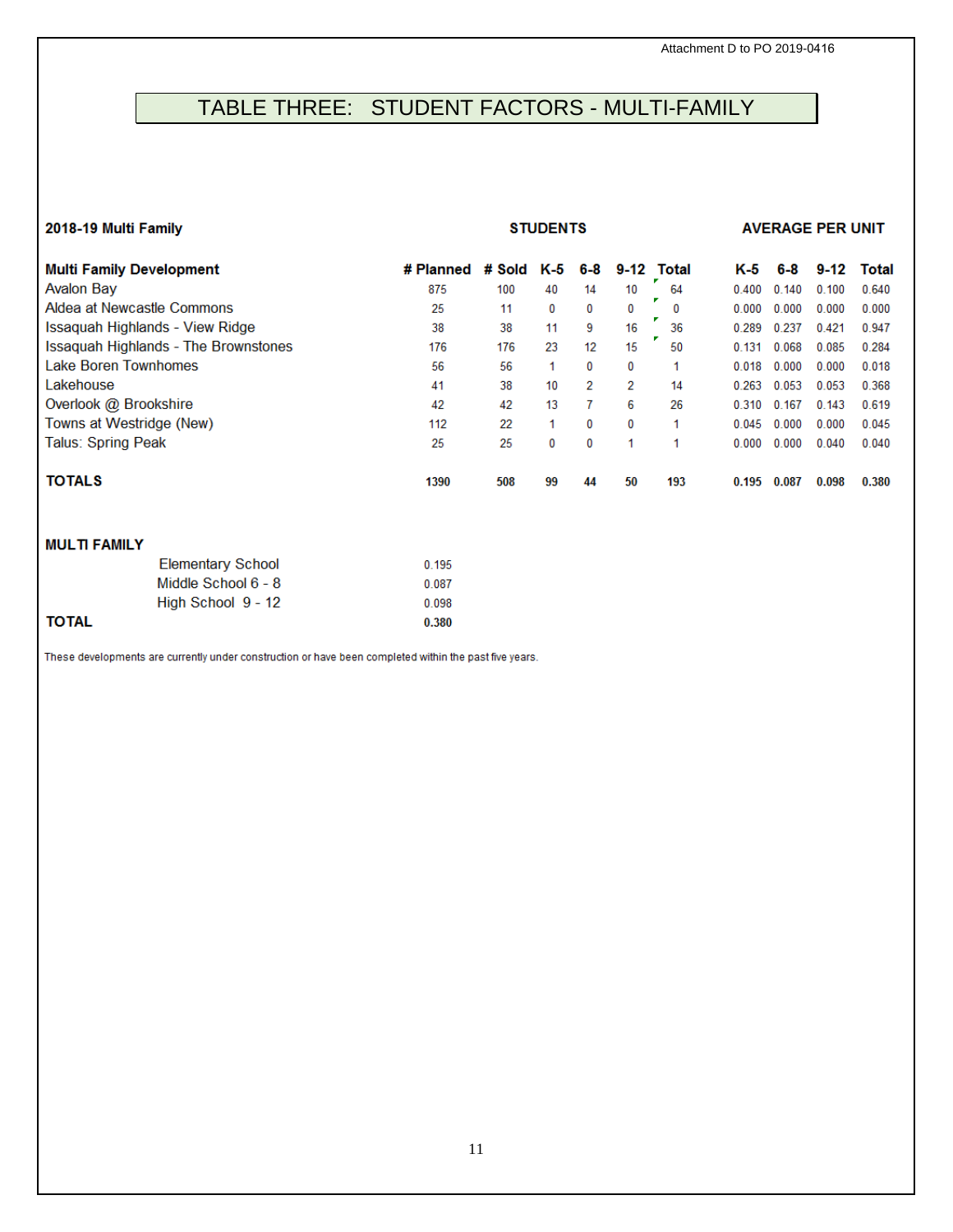## INVENTORY AND EVALUATION OF CURRENT FACILITIES

<span id="page-11-0"></span>Currently, using the 95% utilization factor, the District has the capacity to house **17843** students in permanent facilities and **4393** students in portables. The projected student enrollment for the 2019- 2020 school year is expected to be **20,105** including K-5 FTE which leaves a permanent capacity deficit of **2262**. Adding portable classrooms into the capacity calculations gives us a capacity of **22236** with a surplus capacity of **2131** for the K-12 student population.

Calculations of elementary, middle school and high school capacities are shown in Appendices A, B and C. Totals are shown in Appendix D.

Below is a list of current facilities. These facility locations and sites are shown on the District Site Location Map.

### **EXISTING FACILITIES LOCATION**

#### **GRADE SPAN K-5:**

#### **GRADE SPAN 6-8:**

Maywood Middle School 14490 168<sup>th</sup> Ave. S.E., Renton<br>Pacific Cascade Middle School 1587 14490 24635 SE Issaquah-Fall City R

#### **GRADE SPAN 9-12:**

#### **SUPPORT SERVICES:**

Administration Building<br>
New Administration Building (July 2019) 5150 220<sup>th</sup> Ave S.E., Issaquah New Administration Building (July 2019) May Valley Service Center 16404 S.E. May Valley Road, Renton<br>16404 S.E. May Valley Road, Renton<br>1695 Second Avenue S.E., Issaquah Transportation Satellite 3402 228<sup>th</sup> Ave. S.E., Sammamish

Apollo Elementary **15025 S.E. 117<sup>th</sup> Street, Renton** Briarwood Elementary 17020 S.E. 134<sup>th</sup> Street, Renton<br>Cascade Ridge Elementary 1899 2020 Trossachs Blvd. S.E., Sam Cascade Ridge Elementary 2020 Trossachs Blvd. S.E., Sammamish<br>Challenger Elementary 25200 S.E. Klahanie Blvd., Issaquah 25200 S.E. Klahanie Blvd., Issaquah Clark Elementary 335 First Ave. S.E., Issaquah Cougar Ridge Elementary 4630 167th Ave. S.E., Bellevue Creekside Elementary **20777 SE 16<sup>th</sup> Street, Sammamish** Discovery Elementary 2300 228<sup>th</sup> Ave. S.E., Sammamish Endeavour Elementary 26205 S.E. Issaquah-Fall City Rd., Issaquah Grand Ridge Elementary 1739 NE Park Drive, Issaquah Issaquah Valley Elementary 555 N.W. Holly Street, Issaquah Maple Hills Elementary 15644 204<sup>th</sup> Ave. S.E., Issaquah Newcastle Elementary 6440 136<sup>th</sup> Ave S.E., Newcastle Sunny Hills Elementary 63200 Issaquah-Pine Lake Rd. S. 3200 Issaquah-Pine Lake Rd. S.E., Sammamish Sunset Elementary 4229 W. Lk. Sammamish Pkwy. S.E., Issaquah

Beaver Lake Middle School 25025 S.E. 32nd Street, Issaquah Issaquah Middle School 600 2<sup>nd</sup> Ave. Ave. S.E., Issaquah Maywood Middle School 600 2nd Ave. S.E., Renton Pacific Cascade Middle School 24635 SE Issaquah-Fall City Rd, Issaquah<br>Pine Lake Middle School 2005 Issaquah-Pine Lake Rd., Sammamish 3095 Issaquah-Pine Lake Rd., Sammamish

Issaquah High School 700 Second Ave. S.E., Issaquah Liberty High School 16655 S.E. 136th Street, Renton Skyline High School **1122 228<sup>th</sup> Ave. S.E., Sammamish** Gibson Ek High School 379 First Ave. S.E., Issaquah

805 Second Avenue S.E., Issaquah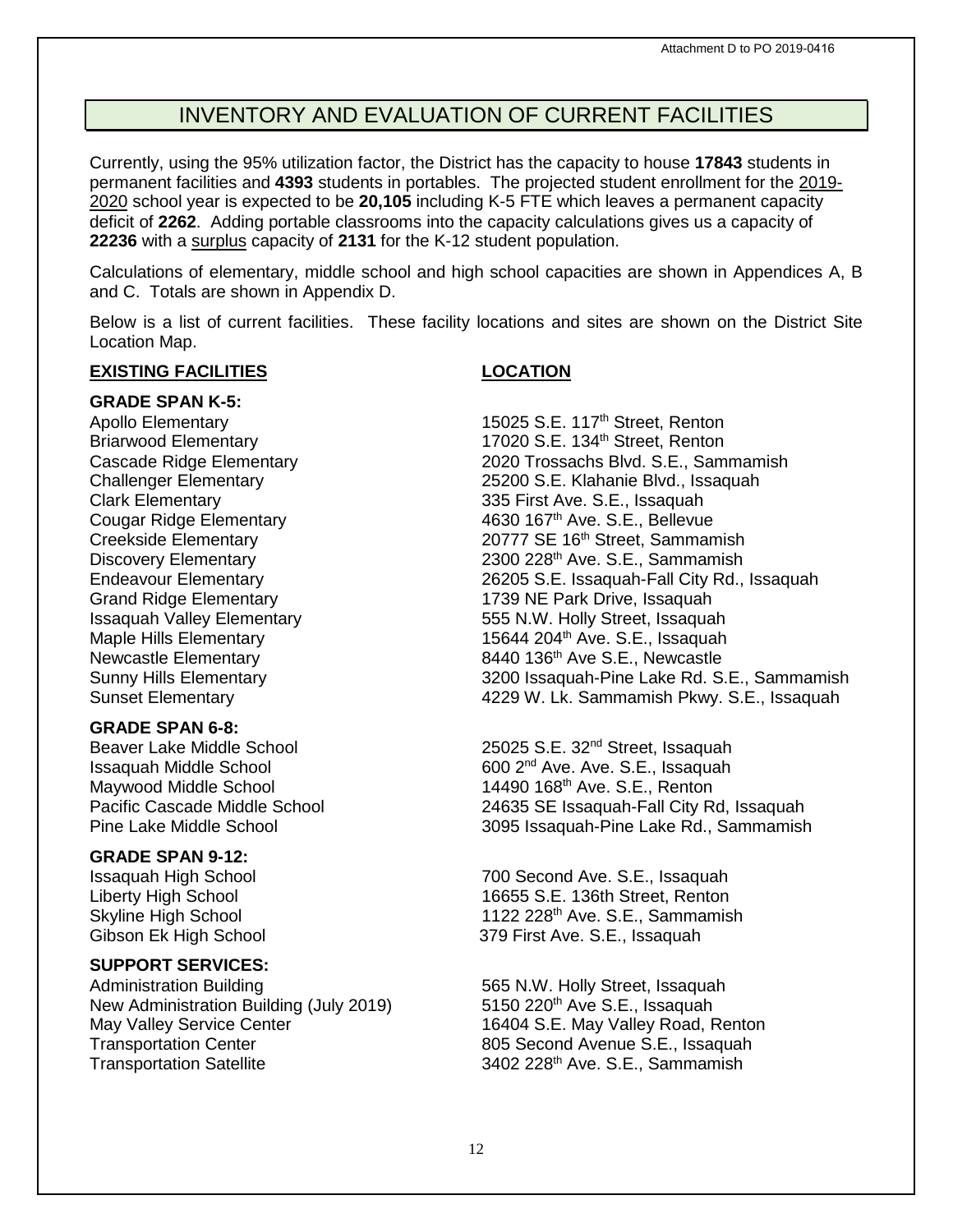## SITE LOCATION MAP

<span id="page-12-0"></span>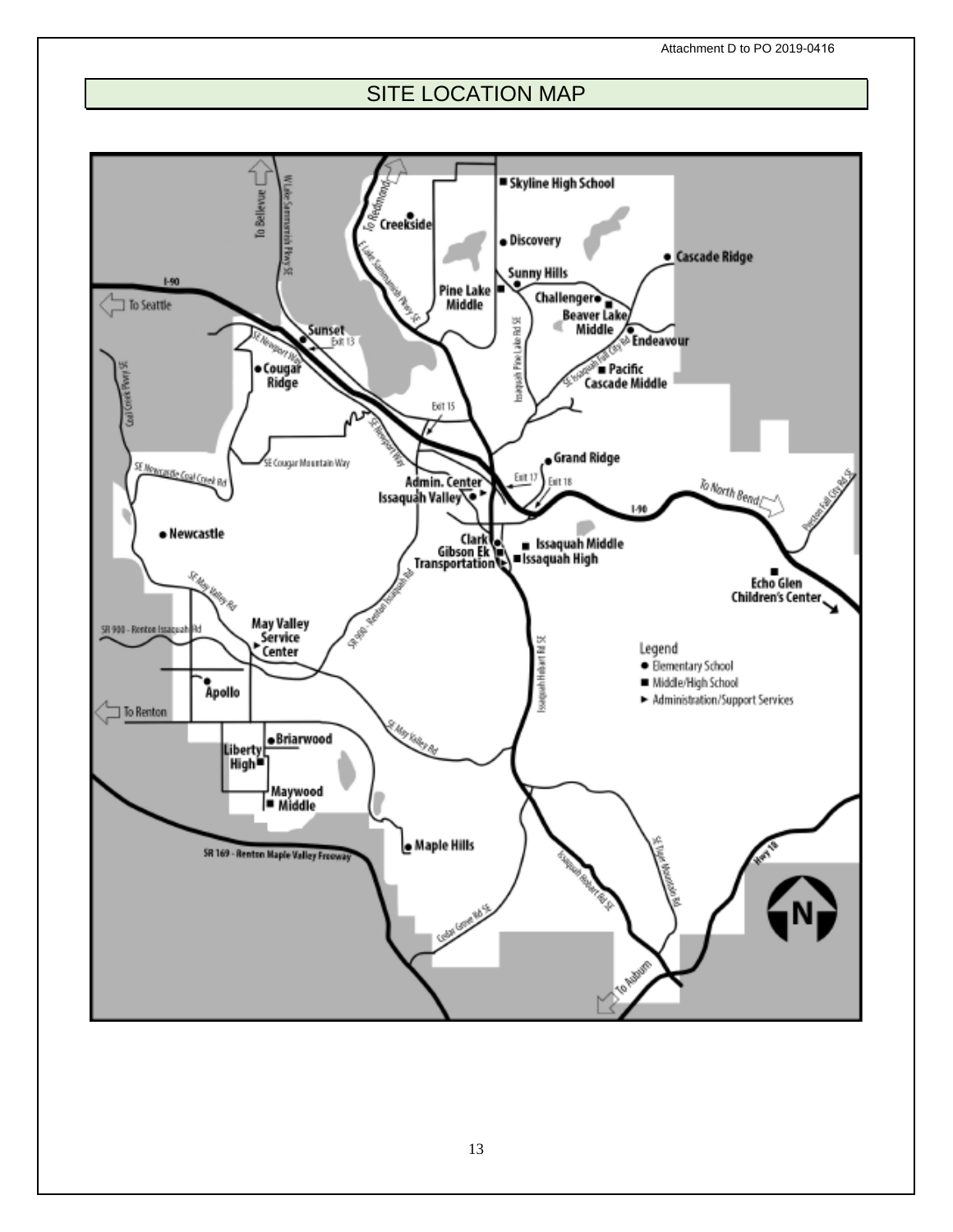Attachment D to PO 2019-0416

## URBAN GROWTH BOUNDARY MAP

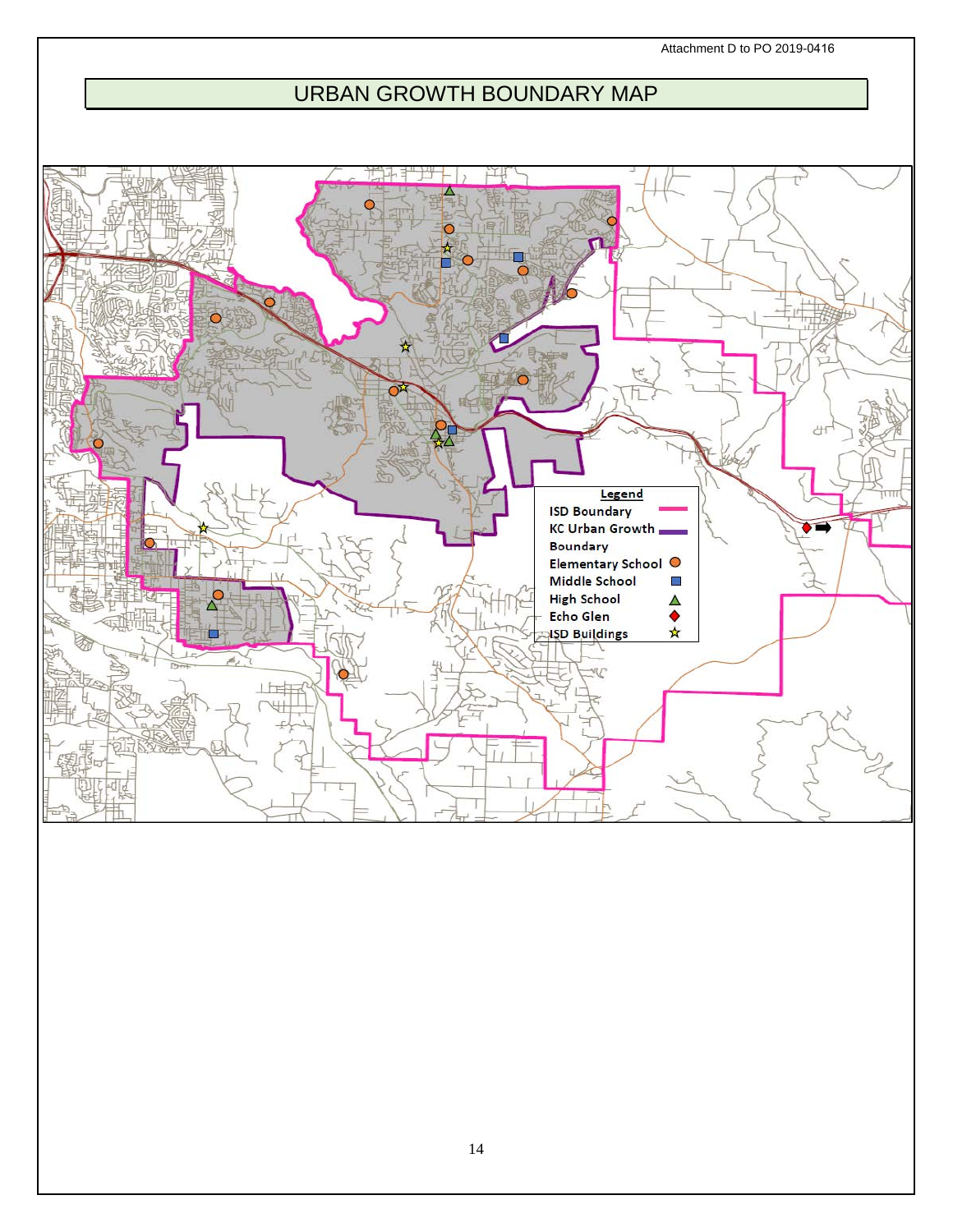## THE ISSAQUAH SCHOOL DISTRICT'S SIX-YEAR CONSTRUCTION PLAN

<span id="page-14-0"></span>The District's Six-Year Finance Plan is shown in Appendix E. Shown in Table Four is the District's projected capacity to house students, which reflects the additional facilities as noted. Voters passed a \$533 million bond in April 2016 to fund the purchase of land for and construction of a new high school, a new middle school, two new elementary schools, the rebuild/expansion of an existing middle school and additions to six existing elementary schools. The District does anticipate receiving State matching funds that would reduce future bond sale amounts or be applied to new K-12 construction projects included in this Plan.

The District also anticipates that it will receive \$500,000 in impact fees and mitigation payments that will be applied to capital projects.

The District projects **20,105** FTE students for the 2019-2020 school year and **20,684** FTE students in the 2024-2025 school year. Growth will be accommodated by the planned facilities. Per the formula in the adopted school impact fee ordinance, half of the unfunded growth-related need is assigned to impact fees and half is the local share.

## <span id="page-14-1"></span>TABLE FOUR: PROJECTED CAPACITY TO HOUSE STUDENTS

| Years                      | 2019-20 | 2020-21 | 2021-22 |       |       | 2022-23 2023-24 2024-25 |
|----------------------------|---------|---------|---------|-------|-------|-------------------------|
| <b>Permanent Capacity</b>  | 18782   | 18782   | 19022   | 20552 | 22952 | 22952                   |
| High School                |         |         |         | 1600  |       |                         |
| IMiddle School             |         |         | 850     |       |       |                         |
| <b>Elementary School</b>   |         | 240     | 680     | 800   |       |                         |
| <b>Gross Totals</b>        | 18782   | 19022   | 20552   | 22952 | 22952 | 22952                   |
| *Subtotal (Sum at 95%      |         |         |         |       |       |                         |
| Utilization Rate)          | 17843   | 18071   | 19524   | 21804 | 21804 | 21804                   |
| Portables @ 95%            | 4393    | 4393    | 4393    | 4393  | 4393  | 4393                    |
| <b>Total Capacity</b>      | 22236   | 22464   | 23917   | 26197 | 26197 | 26197                   |
| Projected FTE Enrollment** | 20105   | 20259   | 20450   | 20457 | 20443 | 20684                   |
| Permanent Capacity @ 95%   |         |         |         |       |       |                         |
| (surplus/deficit)          | $-2262$ | $-2188$ | $-926$  | 1347  | 1361  | 1120                    |
| Permanent Cap w/Portables  |         |         |         |       |       |                         |
| (surplus/deficit)          | 2131    | 2205    | 3467    | 5740  | 5754  | 5513                    |

## **Projected Capacity to House Students**

\* Permanent Capacity and New Construction calculations are based on the 95% utilization factors (see Appendix D)

The number of planned portables may be reduced if permanent capacity is increased by a future bond issue.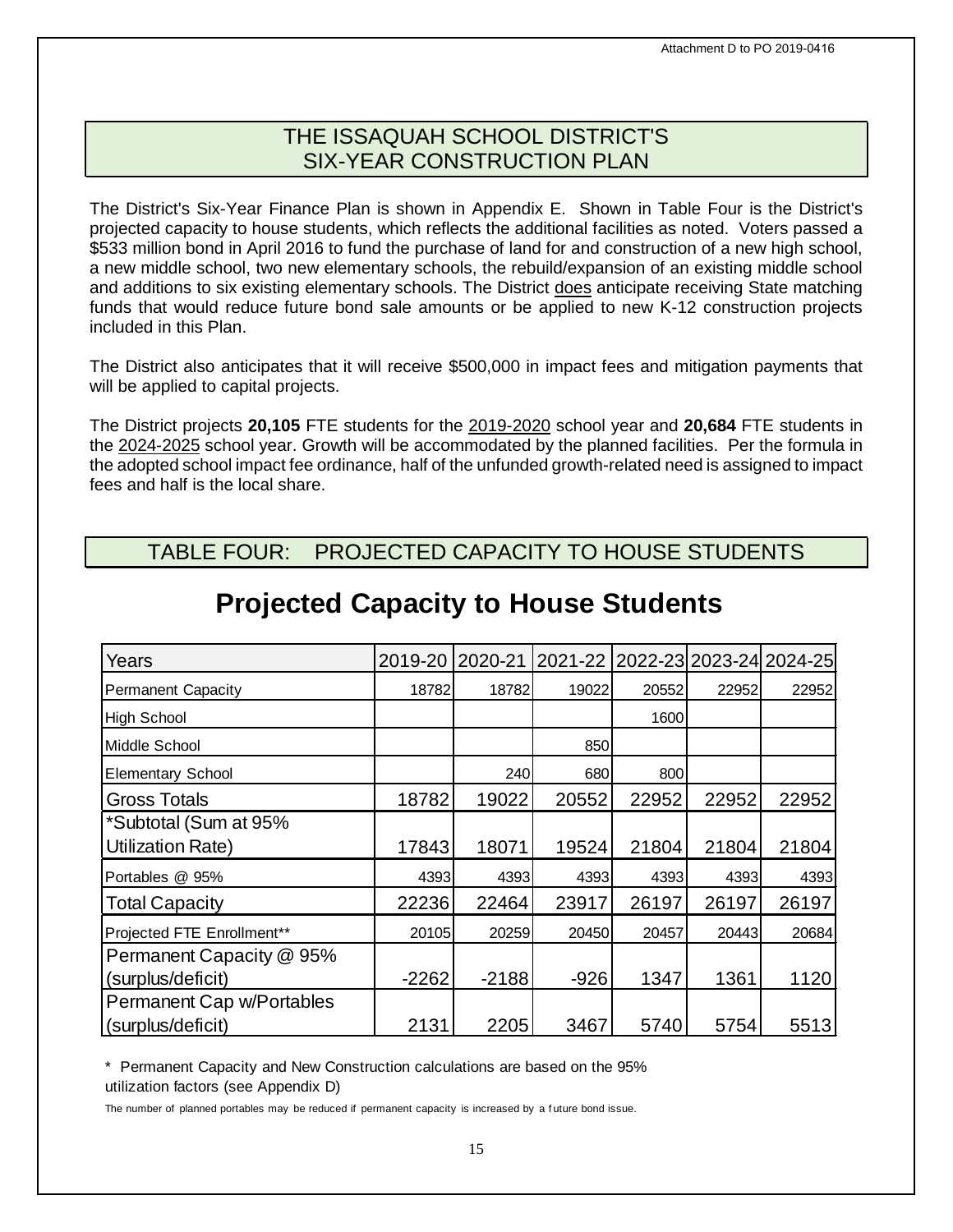## SCHOOL IMPACT FEE CALCULATIONS

#### **SCHOOL IMPACT FEE CALCULATIONS**

<span id="page-15-0"></span>

| <b>DISTRICT</b> | Issaguah SD #411 |
|-----------------|------------------|
| YEAR            | 2019             |

#### **School Site Acquisition Cost:**

((Acres x Cost per Acre)/Facility Capacity) x Student Generation Factor

|                                       |                                |                                                                                                 |                 | Student              | Student      |             |             |
|---------------------------------------|--------------------------------|-------------------------------------------------------------------------------------------------|-----------------|----------------------|--------------|-------------|-------------|
|                                       | Facility                       | Cost/                                                                                           | Facility        | Factor               | Factor       | Cost/       | Cost/       |
|                                       | Acreage                        | Acre                                                                                            | Capacity        | SFR                  | <b>MFR</b>   | <b>SFR</b>  | <b>MFR</b>  |
| Elementary                            | 7.00                           | \$1,000,000                                                                                     | 680             | 0.308                | 0.195        | \$3,167     | \$2,006     |
| Middle/Jr High                        | 10.00                          | \$1,000,000                                                                                     | 850'            | 0.157                | 0.087        | \$1,848     | \$1,019     |
| High                                  | 30.00                          | \$1,000,000                                                                                     | 1,600           | $0.173$ <sup>r</sup> | 0.098        | \$3,245     | \$1,845     |
|                                       |                                |                                                                                                 |                 |                      | TOTAL        | \$8,260     | \$4,871     |
| <b>School Construction Cost:</b>      |                                |                                                                                                 |                 |                      |              |             |             |
|                                       |                                | ((Facility Cost/Facility Capacity) x Student Generation Factor) x (Permanent/Total Sq Ft)       |                 |                      |              |             |             |
|                                       |                                |                                                                                                 |                 | Student              | Student      |             |             |
|                                       | %Perm/                         | Facility                                                                                        | Facility        | Factor               | Factor       | Cost/       | Cost/       |
|                                       | Total Sq.Ft.                   | Cost                                                                                            | Capacity        | SFR                  | <b>MFR</b>   | <b>SFR</b>  | <b>MFR</b>  |
| Elementary                            | 92.37%                         | \$32,000,000                                                                                    | 680             | 0.308                | 0.195        | \$13,372    | \$8,471     |
| Middle/Jr High                        | 92.37%                         | \$60,000,000                                                                                    | 850             | 0.157                | 0.087        | \$10,243    | \$5,647     |
| High                                  |                                | 92.37% \$100,000,000                                                                            | 1,600           | 0.173                | 0.098        | \$9,993     | \$5,682     |
|                                       |                                |                                                                                                 |                 |                      | <b>TOTAL</b> | \$33,608    | \$19,801    |
| <b>Temporary Facility Cost:</b>       |                                |                                                                                                 |                 |                      |              |             |             |
|                                       |                                | ((Facility Cost/Facility Capacity) x Student Generation Factor) x (Temporary/Total Square Feet) |                 |                      |              |             |             |
|                                       |                                |                                                                                                 |                 | Student              | Student      |             |             |
|                                       | %Temp/                         | Facility                                                                                        | Facility        | Factor               | Factor       | Cost/       | Cost/       |
|                                       | Total Sq.Ft.                   | Cost                                                                                            | Size            | SFR                  | <b>MFR</b>   | <b>SFR</b>  | MFR         |
| Elementary                            | 7.63%                          | \$250,000                                                                                       | 80              | 0.308                | 0.195        | \$73        | \$46        |
| Middle/Jr High                        | 7.63%                          | \$250,000                                                                                       | 56              | 0.157                | 0.087        | \$54        | \$30        |
| High                                  | 7.63%                          | \$250,000                                                                                       | 224             | 0.173                | 0.098        | \$15        | \$8         |
|                                       |                                |                                                                                                 |                 |                      | TOTAL        | \$142       | \$84        |
| <b>State Matching Credit:</b>         |                                |                                                                                                 |                 |                      |              |             |             |
|                                       |                                | Area Cost Allowance x SPI Square Footage x District Match % x Student Factor                    |                 |                      |              |             |             |
|                                       |                                |                                                                                                 |                 | Student              | Student      |             |             |
|                                       | <b>Current Area</b>            | <b>SPI</b>                                                                                      | <b>District</b> | Factor               | Factor       | Cost/       | Cost/       |
|                                       | <b>Cost Allowance</b>          | Footage                                                                                         | Match %         | SFR                  | <b>MFR</b>   | <b>SFR</b>  | MFR         |
| Elementary                            | \$225.97                       | 90                                                                                              | $0.00\%$        | 0.308                | 0.195        | \$0         | \$0         |
| Middle/Jr High                        | \$225.97                       | 108                                                                                             | $0.00\%$        | 0.157                | 0.087        | \$0         | \$0         |
| <b>High School</b>                    | \$225.97                       | 130                                                                                             | $0.00\%$        | 0.173                | 0.098        | \$0         | \$0         |
|                                       |                                |                                                                                                 |                 |                      | <b>TOTAL</b> | \$0         | \$0         |
|                                       |                                |                                                                                                 |                 |                      |              |             |             |
| <b>Tax Payment Credit:</b>            |                                |                                                                                                 |                 |                      |              | <b>SFR</b>  | MFR         |
| Average Assessed Value                |                                |                                                                                                 |                 |                      |              | \$880,244   | \$378,314   |
| Capital Bond Interest Rate            |                                |                                                                                                 |                 |                      |              | 4.09%       | 4.09%       |
| Net Present Value of Average Dwelling |                                |                                                                                                 |                 |                      |              | \$7,107,687 | \$3,054,766 |
| <b>Years Amortized</b>                |                                |                                                                                                 |                 |                      |              | 10          | 10          |
| Property Tax Levy Rate                |                                |                                                                                                 |                 |                      |              | \$1.83      | \$1.83      |
|                                       |                                | <b>Present Value of Revenue Stream</b>                                                          |                 |                      |              | \$13,007    | \$5,590     |
|                                       | Fee Summary:                   |                                                                                                 |                 | Single               | Multi-       |             |             |
|                                       |                                |                                                                                                 |                 | Family               | Family       |             |             |
|                                       | <b>Site Acquistion Costs</b>   |                                                                                                 |                 | \$8,260.43           | \$4,870.60   |             |             |
|                                       | <b>Permanent Facility Cost</b> |                                                                                                 |                 | \$33,607.86          | \$19,800.83  |             |             |
|                                       | <b>Temporary Facility Cost</b> |                                                                                                 |                 | \$141.60             | \$84.35      |             |             |
|                                       | <b>State Match Credit</b>      |                                                                                                 |                 | \$0.00               | \$0.00       |             |             |
|                                       | <b>Tax Payment Credit</b>      |                                                                                                 |                 | (\$13,007.07)        | (\$5,590.22) |             |             |
|                                       | FEE (AS CALCULATED)            |                                                                                                 |                 | \$29,002.82          | \$19,165.56  |             |             |
|                                       | Local Share                    |                                                                                                 |                 | \$14,501.41          | \$9,582.78   |             |             |
|                                       | <b>FINAL FEE</b>               |                                                                                                 |                 | \$14,501             | \$9,583      |             |             |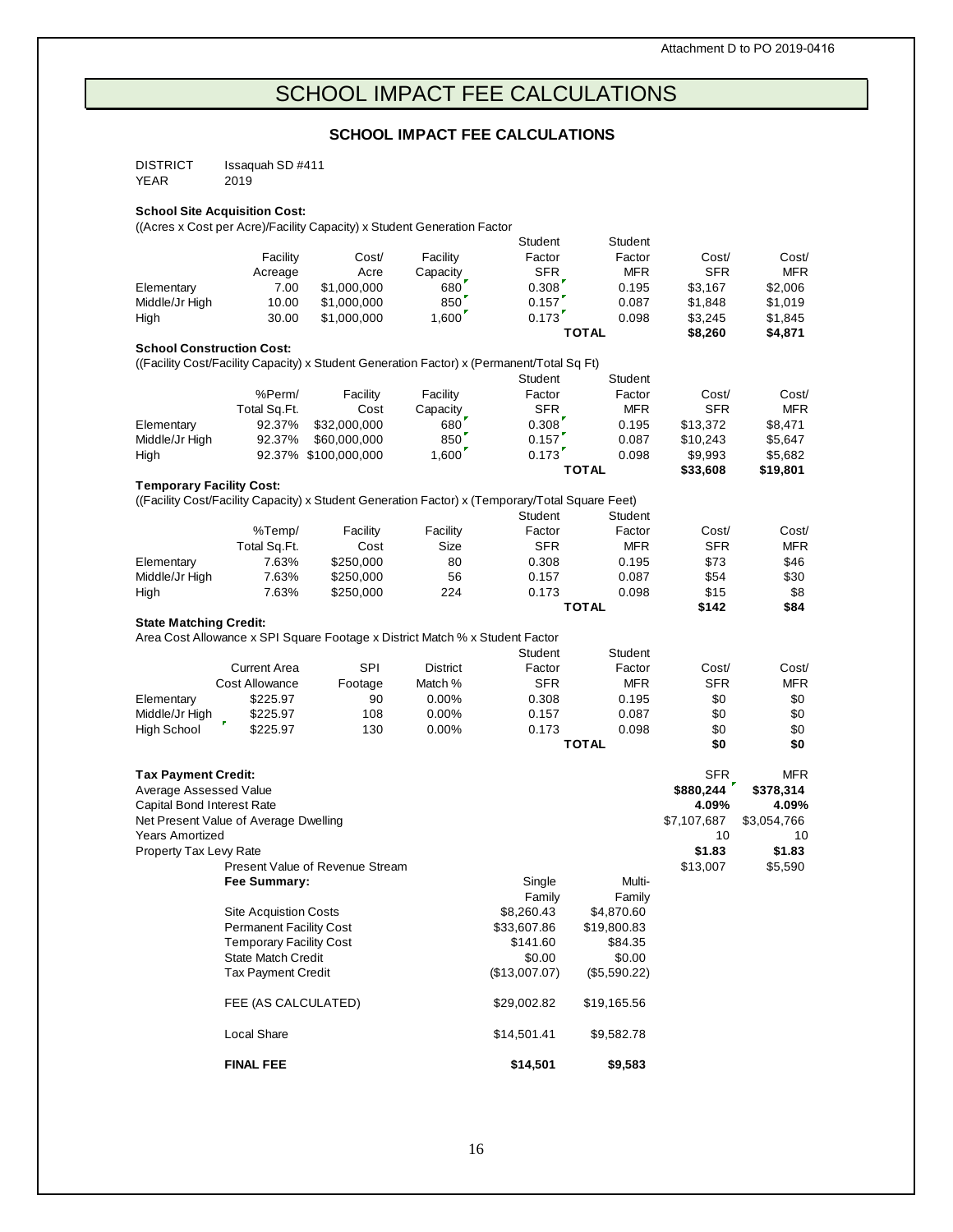## <span id="page-16-0"></span>BASIS FOR DATA USED IN SCHOOL IMPACT FEE CALCULATIONS

## **SCHOOL SITE ACQUISITION COST:**

| $\bullet$ | Elementary                       | Two new sites are planned for purchase                                                                |
|-----------|----------------------------------|-------------------------------------------------------------------------------------------------------|
|           | Middle School                    | One new site is planned for purchase                                                                  |
| $\bullet$ | <b>High School</b>               | One new site is planned for purchase                                                                  |
|           | <b>SCHOOL CONSTRUCTION COST:</b> |                                                                                                       |
| $\bullet$ | Elementary                       | \$32,000,000 is the proportional cost of the project providing additional<br>elementary capacity      |
|           | Middle School                    | \$60,000,000 is the proportional costs of the projects providing additional<br>middle school capacity |
|           | High School                      | \$100,000,000 is the proportional cost of the project providing additional<br>high school capacity    |

### **PERCENTAGE OF PERMANENT AND TEMPORARY SQUARE FOOTAGE TO TOTAL SQUARE FOOTAGE:**

| <b>Total Square Footage</b>     | 2,705,800 |
|---------------------------------|-----------|
| Permanent Square Footage (OSPI) | 2,518,228 |
| <b>Temporary Square Footage</b> | 187,572   |

### **STATE MATCH CREDIT:**

| \$225.97 |
|----------|
|          |

<span id="page-16-1"></span>Percentage of State Match 39.54%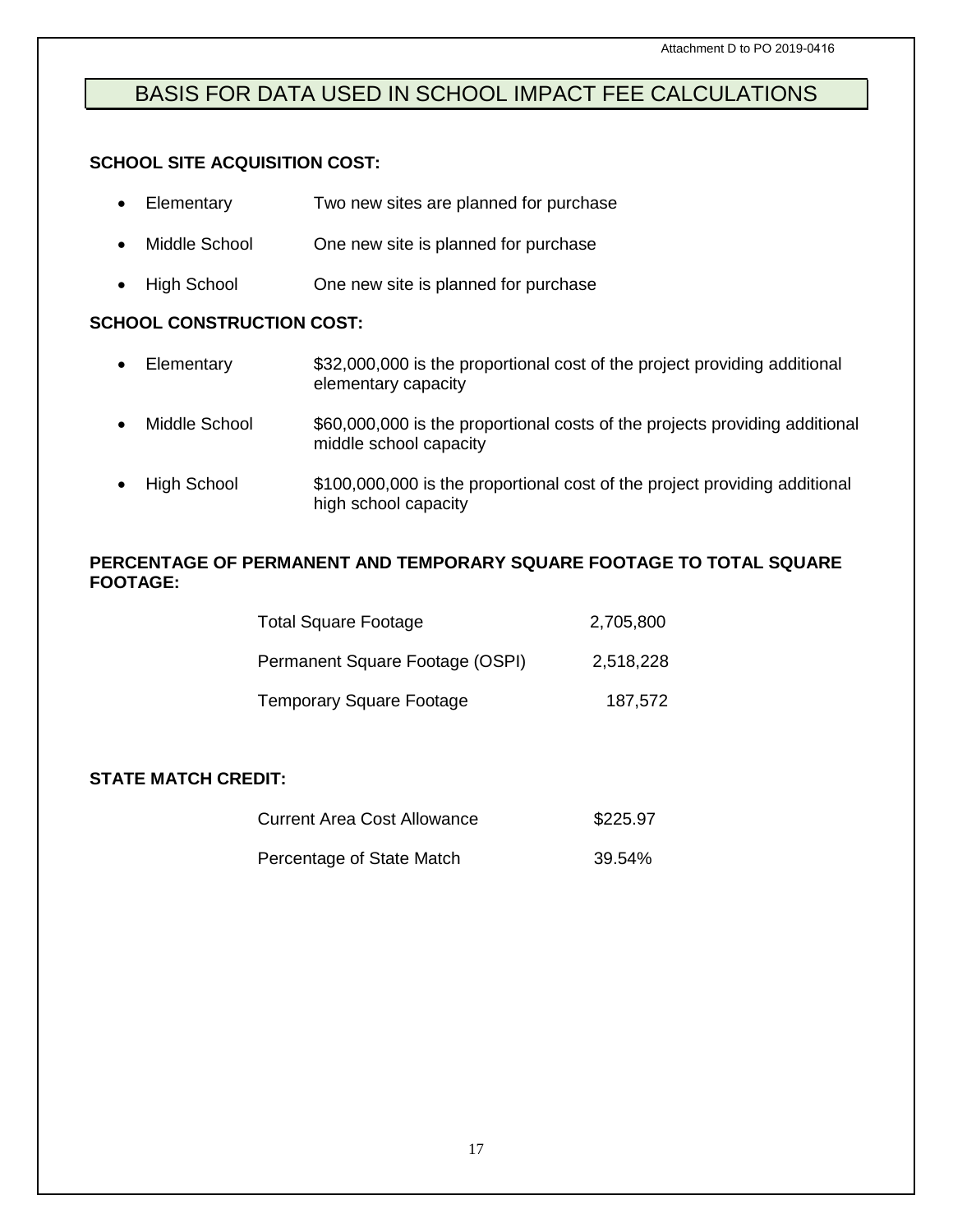## APPENDIX A

## **2018-19 ELEMENTARY SCHOOL CAPACITIES**

| <b>ELEMENTARY SCHOOLS</b> | $\delta$<br>₩ | E STANDARD CLASSROOMS-<br>ROOM CAPACITY (20)+ |          | <b>IFOF HANDICAP ROOMS</b> | <b>I</b> NC ROOM CAPACITY (12) | <b>PERMANENT CAPACITY</b> | <b>PERMANENT CAPACITY AT 95%</b><br><b>I*OF EXISTING /</b> | Ę<br>କ୍ଷ<br>PORTA<br>PORTABLE ( | CAPA CYTY (20)++<br>CURRENT SCHOOL ( | CAPACITY @<br>CURRENT SCHOOL C | CAPACITY<br><b>FUTURE PORTABLES</b> | <b>ADDTY</b>   | L PORTABLE CAPA CITY (20)<br>WA-KMNMSCHOOL ( | CAPACITY | <b>MAXMUM#OFPORTABLES</b> | $\vert_{\rho\delta\alpha_{\beta\alpha}\alpha_{\gamma}}\vert_{\delta\rho\delta\gamma_{\delta\gamma_{\delta}}\delta\gamma_{\delta\gamma_{\delta}}\delta\delta\omega_{\eta\gamma}}\vert$ | <b>PERMANEW CAP OVERAGE OR</b> | <b>ENSTING PORTABLES OVERAGEO</b> |
|---------------------------|---------------|-----------------------------------------------|----------|----------------------------|--------------------------------|---------------------------|------------------------------------------------------------|---------------------------------|--------------------------------------|--------------------------------|-------------------------------------|----------------|----------------------------------------------|----------|---------------------------|---------------------------------------------------------------------------------------------------------------------------------------------------------------------------------------|--------------------------------|-----------------------------------|
| <b>APOLLO</b>             | 26            | 520                                           |          | 48                         | 568                            | 540                       | 7                                                          | 140                             | 708                                  | 673                            | $\mathbf 0$                         | $\overline{0}$ | 708                                          | 7        | 630                       | $-90$                                                                                                                                                                                 | 43                             |                                   |
| <b>BRIARWOOD</b>          | 28            | 560                                           | 2        | 24                         | 584                            | 555                       | 12                                                         | 240                             | 824                                  | 783                            | 0                                   | $\overline{0}$ | 824                                          | 12       | 643                       | $-88$                                                                                                                                                                                 | 140                            |                                   |
| <b>CASCADE RIDGE</b>      | 23            | 460                                           | 3        | 36                         | 496                            | 471                       | 81                                                         | 160                             | 656                                  | 623                            | 0                                   | 0              | 656                                          | 8        | 458                       | 13                                                                                                                                                                                    | 165                            |                                   |
| <b>CHALLENGER</b>         | 20            | 400                                           | 5        | 60                         | 460                            | 437                       | 14                                                         | 280                             | 740                                  | 703                            | $\Omega$                            | $\Omega$       | 740                                          | 14       | 567                       | $-130$                                                                                                                                                                                | 136                            |                                   |
| <b>CLARK</b>              | 35            | 700                                           | 3        | 36                         | 736                            | 699                       | 10 <sup>1</sup>                                            | 200                             | 936                                  | 889                            | $\mathbf 0$                         | $\overline{0}$ | 936                                          | 10       | 758                       | $-59$                                                                                                                                                                                 | 131                            |                                   |
| <b>COUGAR RIDGE</b>       | 33            | 660                                           | 3        | 36                         | 696                            | 661                       | 8 <sup>1</sup>                                             | 160                             | 856                                  | 813                            | 0                                   | $\overline{0}$ | 856                                          | 8        | 580                       | 81                                                                                                                                                                                    | 233                            |                                   |
| <b>CREEKSIDE</b>          | 27            | 540                                           | 3        | 36                         | 576                            | 546                       | 10 <sup>1</sup>                                            | 200                             | 776                                  | 737                            | $\mathbf 0$                         | $\overline{0}$ | 776                                          | 10       | 709                       | $-162$                                                                                                                                                                                | 28                             |                                   |
| <b>DISCOVERY</b>          | 22            | 440                                           | 3        | 36                         | 476                            | 452                       | 8                                                          | 160                             | 636                                  | 604                            | 0                                   | 0              | 636                                          | 8        | 635                       | $-183$                                                                                                                                                                                | $-31$                          |                                   |
| <b>ENDEAVOUR</b>          | 22            | 440                                           | 3        | 36                         | 476                            | 452                       | 12                                                         | 240                             | 716                                  | 680                            | $\mathbf 0$                         | $\overline{0}$ | 716                                          | 12       | 571                       | $-119$                                                                                                                                                                                | 109                            |                                   |
| <b>GRAND RIDGE</b>        | 27            | 540                                           | 3        | 36                         | 576                            | 547                       | 12                                                         | 240                             | 816                                  | 775                            | 0                                   | $\overline{0}$ | 816                                          | 12       | 707                       | $-160$                                                                                                                                                                                | 68                             |                                   |
| <b>ISSAQUAH VALLEY</b>    | 29            | 580                                           | $\Omega$ | $\Omega$                   | 580                            | 551                       | 10                                                         | 200                             | 780                                  | 741                            | $\mathbf{0}$                        | $\Omega$       | 780                                          | 10       | 621                       | $-70$                                                                                                                                                                                 | 120                            |                                   |
| <b>MAPLE HILLS</b>        | 19            | 380                                           | 3        | 36                         | 416                            | 395                       | 4                                                          | 80                              | 496                                  | 471                            | 2                                   | 40             | 536                                          | 6        | 403                       | -8                                                                                                                                                                                    | 68                             |                                   |
| <b>NEWCASTLE</b>          | 24            | 480                                           | 3        | 36                         | <b>516</b>                     | 490                       | 8 <sup>1</sup>                                             | 160                             | 6761                                 | 642                            | $\mathbf 0$                         | $\Omega$       | 676                                          | 8        | 636                       | $-146$                                                                                                                                                                                | 6                              |                                   |
| <b>SUNNY HILLS</b>        | 32            | 640                                           |          | 12                         | 652                            | 619                       | 4                                                          | 80                              | 732                                  | 695                            | 8                                   | 160            | 892                                          | 12       | 749                       | $-130$                                                                                                                                                                                | $-54$                          |                                   |
| <b>SUNSET</b>             | 31            | 620                                           | 5        | 60                         | 680                            | 646                       | 4                                                          | 80                              | 760                                  | 722                            | 4                                   | 80             | 840                                          | 8        | 584                       | 62                                                                                                                                                                                    | 138                            |                                   |
| <b>TOTAL</b>              | 398           | 7960                                          | 44       | 528                        | 8488                           | 8061                      | 131                                                        | 2620                            | 11108                                | 10553                          | 14                                  | 280            | 11388                                        | 145      | 9251                      | $-1187$                                                                                                                                                                               | 1302                           |                                   |

\*Minus excluded spaces for special program needs

\*\*Average of staffing ratios 1:20 K-2, 1:23 3-5 \*\*\*Permanent Capacity x 95% (utilization factor) Minus Headcount Enrollment \*\*\*\*Maximum Capacity x 95% (utilization factor) Minus Headcount Enrollment

Permanent capacity reflects the building's level of service design capacity. The maximum capacity includes the permanent capacity plus the maximum number of classrooms served in portables.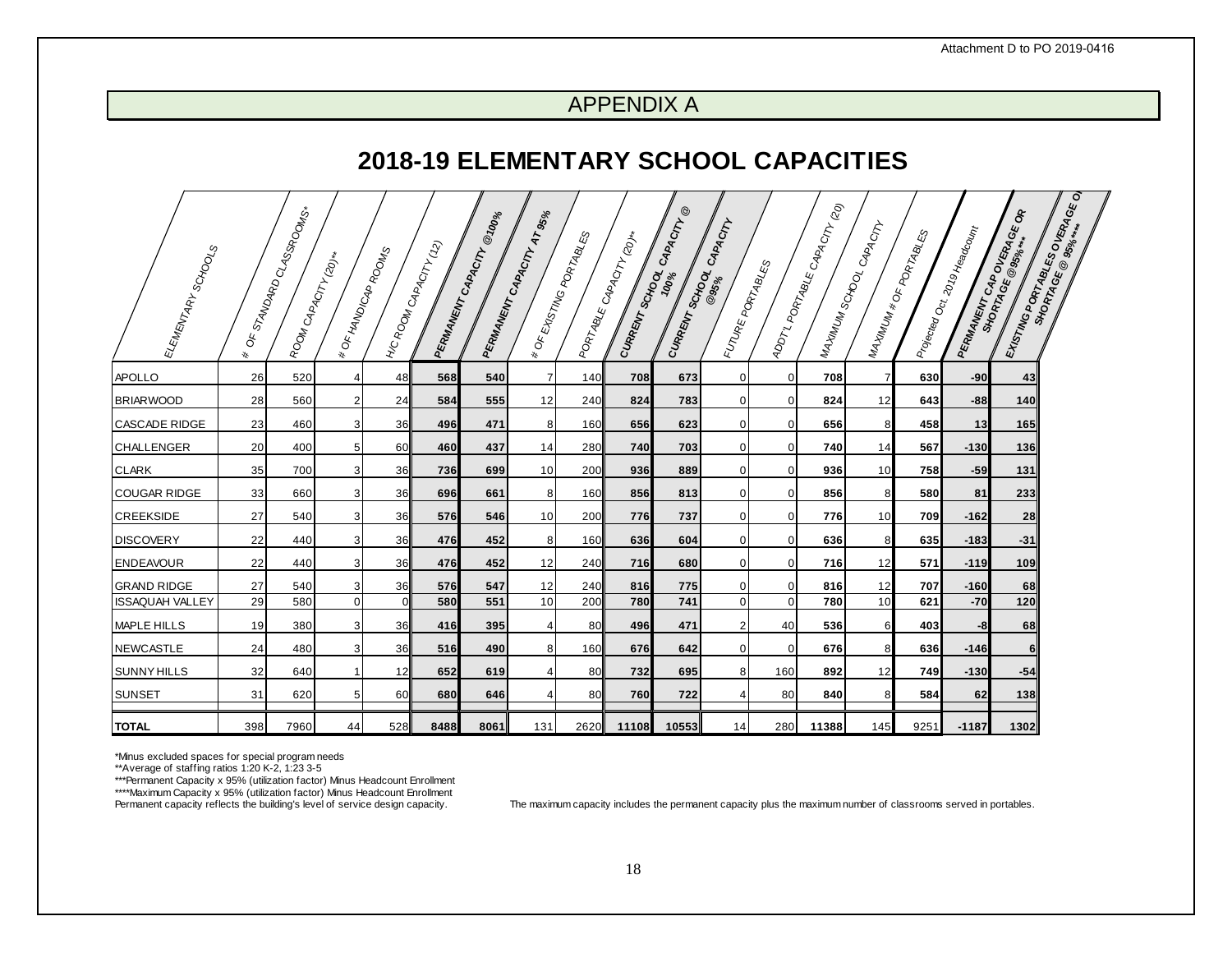## APPENDIX B

## **2018-2019 MIDDLE SCHOOL CAPACITIES**

<span id="page-18-0"></span>

| Minones Rock       |     | I * OF STAVOARD CLASSROUNG- | <b>ROOM</b> CAROCITY | I * OF 14No <sub>CAP</sub><br>Mora <sub>PRO</sub> | Inc Room CARACITY (12) | <b>REMARKATION SARACTIVE @ 10pg</b> | <b>PERMANENT CAPACITY RESIST</b> | I ROF CHOTAGO DO TATA RES | Popringle Control (Re) | Cument Scriptor Contagraphent | <b>100°</b><br>Cu <sub>pper</sub> Scx Dox | L CAPACITY BASE<br>I Kinderbandelses<br><b>ADDT</b> | T PORTABLE CAPA CITY CRIS | <b>MATRIMSCHOOL CAPACITY</b> | MAHMUM #OR-PORTAGES | I Rivergo Ort 2019 Kiegobaum | IRERMANDA BOOMBOOKS | OVERA OR<br><b>MARKATAN BRANCADA RANCISCO</b> |
|--------------------|-----|-----------------------------|----------------------|---------------------------------------------------|------------------------|-------------------------------------|----------------------------------|---------------------------|------------------------|-------------------------------|-------------------------------------------|-----------------------------------------------------|---------------------------|------------------------------|---------------------|------------------------------|---------------------|-----------------------------------------------|
|                    |     |                             |                      |                                                   |                        |                                     |                                  |                           |                        |                               |                                           |                                                     |                           |                              |                     |                              |                     |                                               |
| <b>BEAVER LAKE</b> | 29  | 754                         | $\overline{2}$       | 24                                                | 778                    | 739                                 | 10                               | 260                       | 1038                   | 986                           | $\mathbf{0}$                              | $\overline{0}$                                      | 1038                      | 10                           | 869                 | $-130$                       | 117                 |                                               |
| <b>ISSAQUAH</b>    |     |                             |                      |                                                   |                        |                                     |                                  |                           |                        |                               |                                           |                                                     |                           |                              |                     |                              |                     |                                               |
| <b>MIDDLE</b>      | 34  | 884                         | $\overline{2}$       | 24                                                | 908                    | 863                                 | 8                                | 208                       | <b>1116</b>            | 1060                          |                                           | $\Omega$                                            | 1116                      | 8                            | 1018                | $-155$                       | 42                  |                                               |
|                    |     |                             |                      |                                                   |                        |                                     |                                  |                           |                        |                               |                                           |                                                     |                           |                              |                     |                              |                     |                                               |
| MAYWOOD            | 39  | 1014                        | 4                    | 48                                                | 1062                   | 1009                                | $6 \mid$                         | 156                       | 1218                   | 1157                          |                                           | $\Omega$                                            | 1218                      | 6                            | 1203                | $-194$                       | $-46$               |                                               |
| <b>PACIFIC</b>     |     |                             |                      |                                                   |                        |                                     |                                  |                           |                        |                               |                                           |                                                     |                           |                              |                     |                              |                     |                                               |
| <b>CASCADE</b>     | 29  | 754                         | $\overline{7}$       | 84                                                | 838                    | 796                                 | 8                                | 208                       | 1046                   | 994                           | $\Omega$                                  | $\overline{0}$                                      | 1046                      | 8                            | 1006                | $-210$                       | $-12$               |                                               |
|                    |     |                             |                      |                                                   |                        |                                     |                                  |                           |                        |                               |                                           |                                                     |                           |                              |                     |                              |                     |                                               |
| <b>PINE LAKE</b>   | 42  | 1092                        | 3 <sup>1</sup>       | <b>36</b>                                         | 1128                   | 1072                                | $\overline{2}$                   | 52                        | 1180                   | 1121                          | 6                                         | 156                                                 | 1336                      | 8                            | 939                 | $133$                        | 182                 |                                               |
|                    |     |                             |                      |                                                   |                        |                                     |                                  |                           |                        |                               |                                           |                                                     |                           |                              |                     |                              |                     |                                               |
| <b>TOTAL</b>       | 173 | 4498                        | 18                   | 216                                               | 4714                   | 4478                                | 34                               | 884                       | 5598                   | 5318                          | $6 \mid$                                  | 156                                                 | 5754                      | 40                           | 5035                | $-557$                       | 283                 |                                               |

\*Minus excluded spaces for special program needs

\*\*Permanent Capacity x 95% (utilization factor) Minus Headcount Enrollment

\*\*\*Maximum Capacity x 95% (utilization factor) Minus Headcount Enrollment

Permanent capacity reflects the building's level of service design capacity.

The maximum capacity includes the permanent capacity plus the maximum number of classrooms served in portables.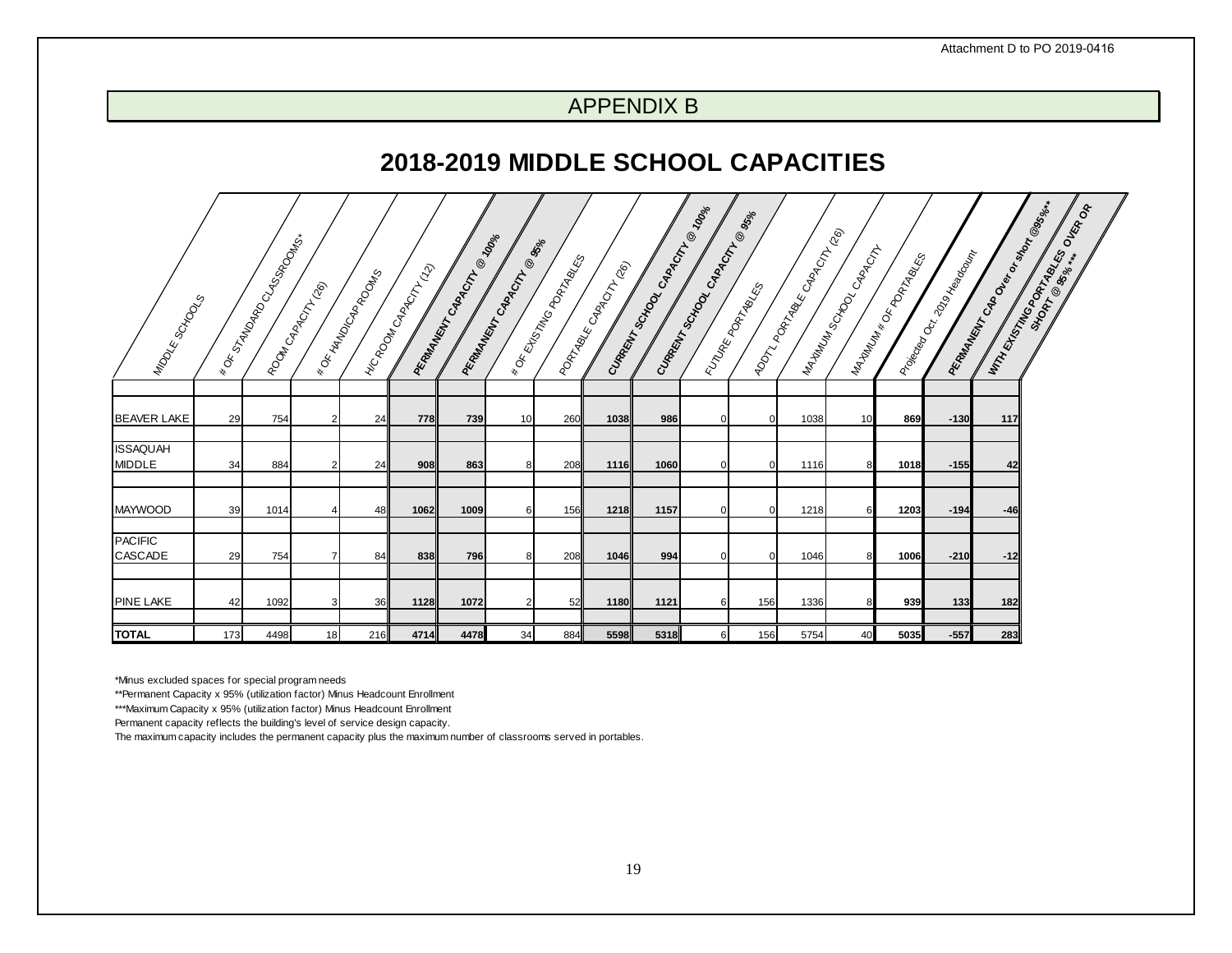## APPENDIX C

## **2018-2019 HIGH SCHOOL CAPACITIES**

<span id="page-19-0"></span>

| I Hox Scx OCLS                  |     | I *OF QASSROOMS+ | I RODIN CAROCITY | I * OF HIVOCAP ROOMS | I rector contractor (13) | <b>REMARKATION ROOM</b> | <b>100°</b><br><b>REPARATION CABBONY RESIDENCE</b> | I ROF Grocing Concrete | <b>Portal</b> s Collador (Rey) | Cumerican Manuscript | CURRIVE OR CARACTER | I TURE PORTABLES<br><b>PODT</b> | L PORTABLE CAPA CITY CREB | CARACITY<br>WANTING SCHOOL C | MANINIA ROK PORTAGES | I Riverga Cr. 2019 Kiegoburn | REAT ON BOOM BOOM BOOM AT | <b>Improvements of the Second Repair</b> |
|---------------------------------|-----|------------------|------------------|----------------------|--------------------------|-------------------------|----------------------------------------------------|------------------------|--------------------------------|----------------------|---------------------|---------------------------------|---------------------------|------------------------------|----------------------|------------------------------|---------------------------|------------------------------------------|
|                                 |     |                  |                  |                      |                          |                         |                                                    |                        |                                |                      |                     |                                 |                           |                              |                      |                              |                           |                                          |
| <b>ISSAQUAH</b><br><b>HIGH</b>  | 78  | 2184             |                  | 24                   | 2208                     | 2098                    | 10 <sup>1</sup>                                    | 280                    | 2488                           | 2364                 | $\overline{2}$      | 56                              | 2540                      | 12                           | 2211                 | $-113$                       | 153                       |                                          |
|                                 |     |                  |                  |                      |                          |                         |                                                    |                        |                                |                      |                     |                                 |                           |                              |                      |                              |                           |                                          |
| <b>LIBERTY HIGH</b>             | 39  | 1092             |                  | 48                   | 1140                     | 1083                    | 8 <sup>1</sup>                                     | 224                    | 1364                           | 1296                 | 6                   | 168                             | 1532                      | 14                           | 1386                 | $-303$                       | $-90$                     |                                          |
|                                 |     |                  |                  |                      |                          |                         |                                                    |                        |                                |                      |                     |                                 |                           |                              |                      |                              |                           |                                          |
| <b>GIBSON EK</b><br><b>HIGH</b> | 9   | 252              |                  | 12 <sup>l</sup>      | 264                      | 251                     | 6                                                  | 168I                   | 432                            | 410                  | $\overline{0}$      | $\mathbf 0$                     | 432                       | 6                            | 209                  | 42                           | 201                       |                                          |
|                                 |     |                  |                  |                      |                          |                         |                                                    |                        |                                |                      |                     |                                 |                           |                              |                      |                              |                           |                                          |
| <b>SKYLINE HIGH</b>             | 69  | 1932             | 3                | 36                   | 1968                     | 1870                    | 16                                                 | 448                    | 2416                           | 2295                 | $\overline{0}$      | 0                               | 2416                      | 16                           | 2013                 | $-143$                       | 282                       |                                          |
|                                 |     |                  |                  |                      |                          |                         |                                                    |                        |                                |                      |                     |                                 |                           |                              |                      |                              |                           |                                          |
| <b>TOTAL</b>                    | 195 | 5460             | 10               | 120                  | 5580                     | 5249                    | 40                                                 | 1120                   | 6700                           | 6365                 | 8                   | 224                             | 6920                      | 48                           | 5819                 | $-518$                       | 546                       |                                          |

\*Minus excluded spaces for special program needs

\*\* Headcount Enrollment Compared to Permanent Capacity x 95% (utilization factor)

\*\*\* Headcount Enrollment Compared to Maximum Capacity x 95% (utilization factor)

Permanent capacity reflects the building's level of service design capacity.

The maximum capacity includes the permanent capacity plus the maximum number of classrooms served in portables.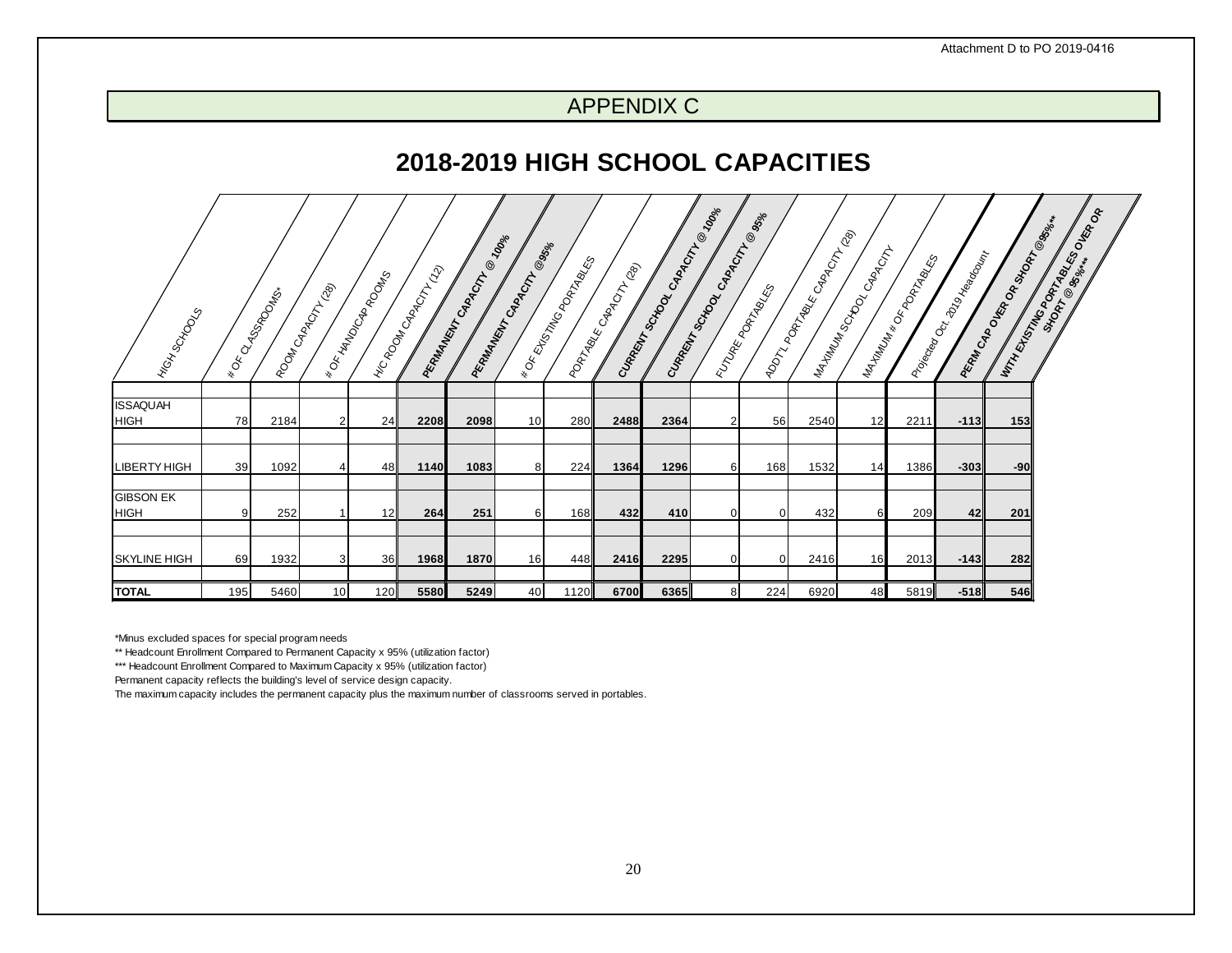## APPENDIX D

## **2018-2019 TOTAL CAPACITIES**



<span id="page-20-1"></span><span id="page-20-0"></span>\*Permanent Capacity is the total Permanent Capacity from Appendix A + Total Capacity from Appendix B + Total Capacity from Appendix C